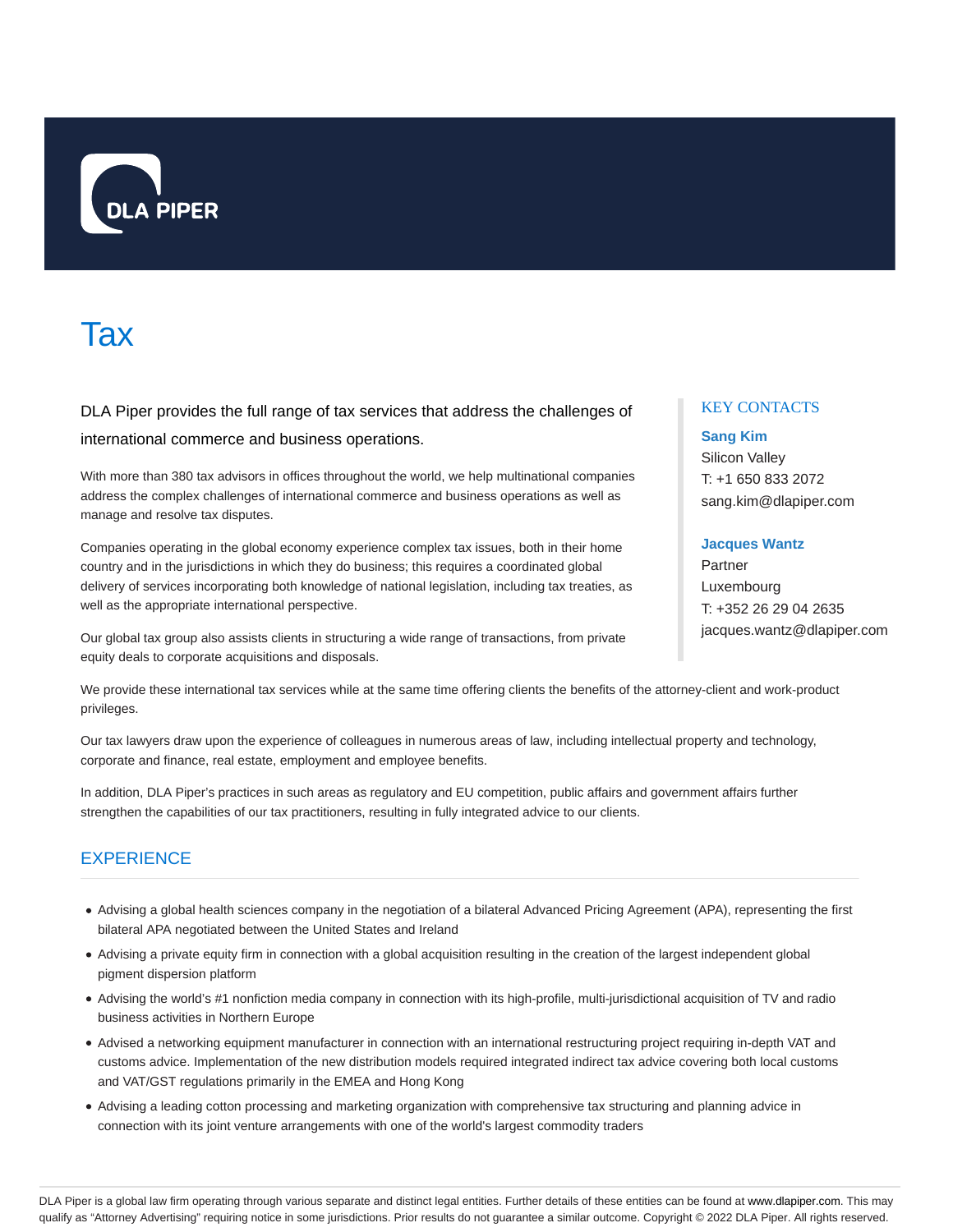- Advising a leading developer of IT solutions for small to mid-sized businesses in connection with the design and implementation of an international structuring project involving Luxembourg, the British Virgin Islands, Malta, Netherlands, Germany and the UK
- Advising a provider of instruments, components, subsystems and process control solutions in the design and implementation of an international structuring project, involving the UK, Luxembourg, Germany, Hong Kong and the British Virgin Islands, to address international business expansion issues resulting from prior acquisitions and internal reorganization
- Advising a publicly listed manufacturer of networking equipment on the planning and implementation of a global restructuring to convert its distribution network from a Hong Kong principal to a Netherlands principal
- Advising a leading specialty retailer of children's clothing in the planning and implementation of an international restructuring project
- Advising one of the fastest growing cyber security companies in the design and implementation of an international structuring project involving 15 countries

### **INSIGHTS**

### **Publications**

**Exploring the metaverse: What laws will apply?**

### 22 June 2022 INTELLECTUAL PROPERTY AND TECHNOLOGY NEWS

For those intrigued by the metaverse, and for creators building metaverse projects, here are practical considerations.

**Responsible Financial Innovation Act, the new proposed crypto regulation bill, provides some clarity on tax issues**

16 June 2022

The proposed tax provisions would, if enacted, address at least a few of the industry's largest complaints.

**Biden Administration's Greenbook signals continued focus on taxation of cryptocurrency and digital assets**

#### 23 May 2022

The Greenbook outlines a number of tax proposals addressing trading and lending of cryptocurrency and digital assets.

**OECD releases public consultation document on crypto tax reporting in effort to increase transparency**

23 May 2022

The proposed framework would provide for automatic exchange of tax-relevant information between tax administrations for cryptoasset transactions.

**Brazil sets forth conditions for tax settlements in goodwill disputes: multinationals take note**

#### 18 May 2022 A quick discussion of Public Notice n° 9/2022.

**Private equity and hedge funds in Puerto Rico – key tax considerations**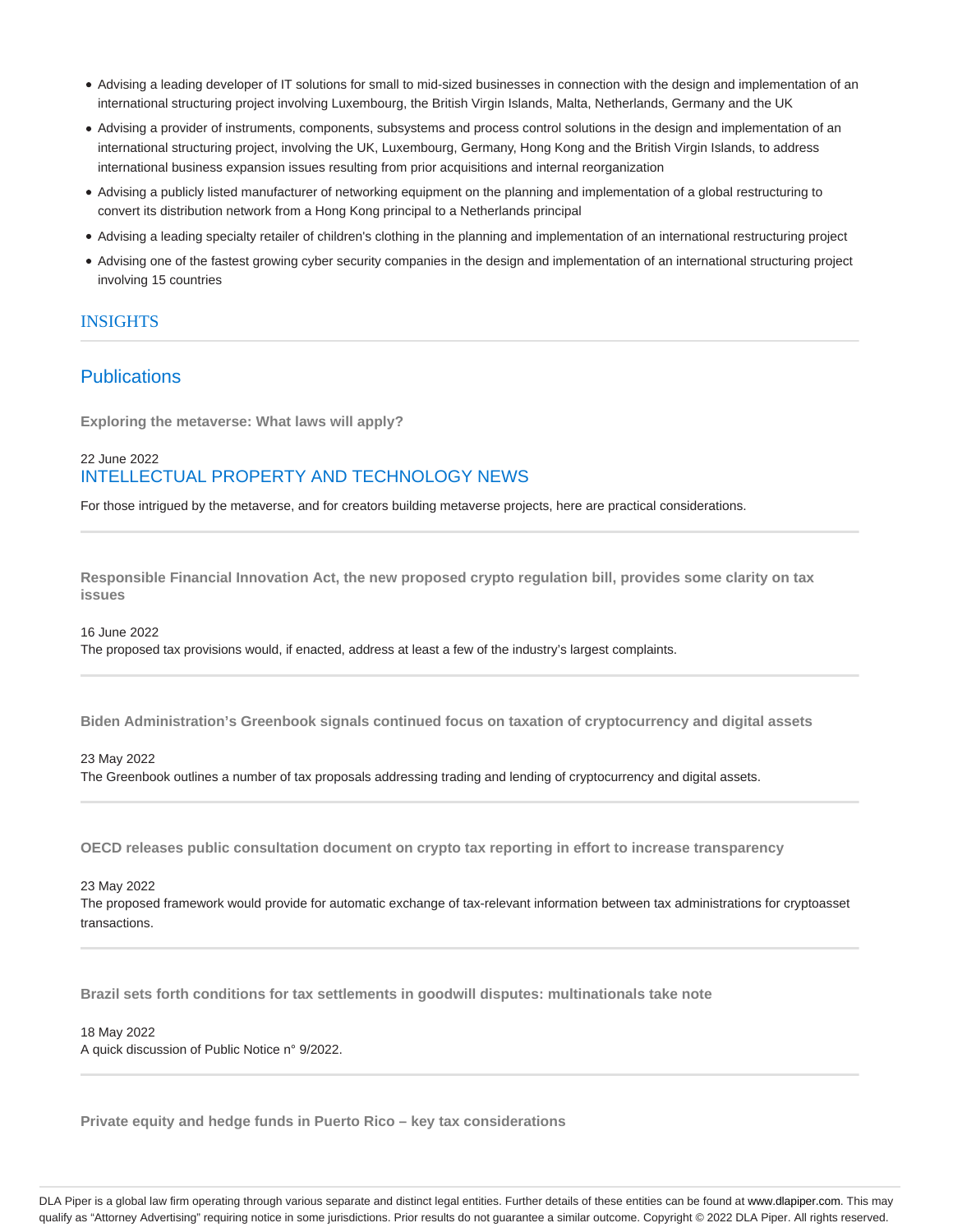9 May 2022

An outline of the requirements that must be complied with under Act 60 in order for private funds and their sponsors and investors to qualify for certain Puerto Rico tax benefits.

**Understanding, organizing and licensing International Financial Entities in Puerto Rico**

#### 18 April 2022

In Puerto Rico today, IFEs provide financial services in the cryptocurrency, payments and money transfer sectors, as well as traditional banking services.

**OECD releases draft Model Rules on Scope of Amount A under Pillar 1**

#### 5 April 2022

Comments on the draft rules are due on April 18, 2022.

**Illinois General Assembly approves critical changes to 2021 affordable housing tax relief legislation**

4 April 2022 We expect the legislation to be signed into law later this spring.

**Implications of recent Treasury Green Book tax proposals**

29 March 2022

Taken together, the Treasury Department concludes that the proposals would raise more than \$2.5 trillion over the ten-year budget cycle.

**OECD releases commentary on the Pillar Two GloBE Rules – observations on selected topics**

17 March 2022

A look at six topics found in the commentary which have particular relevance for multinational companies and other stakeholders.

**IRS Partially Revokes Previously Issued Private Letter Ruling on Percentage Rent**

11 March 2022 A Practical Guidance Practice Note from LexisNexis.

**Exploring the metaverse: What laws will apply?**

22 February 2022

Like any new foundational technology, the metaverse remains confusing and unknown to many. Writing for Chambers TMT 2022, we explore key questions.

**OECD publishes draft Tax Base Determination rules for Pillar 1 Amount A**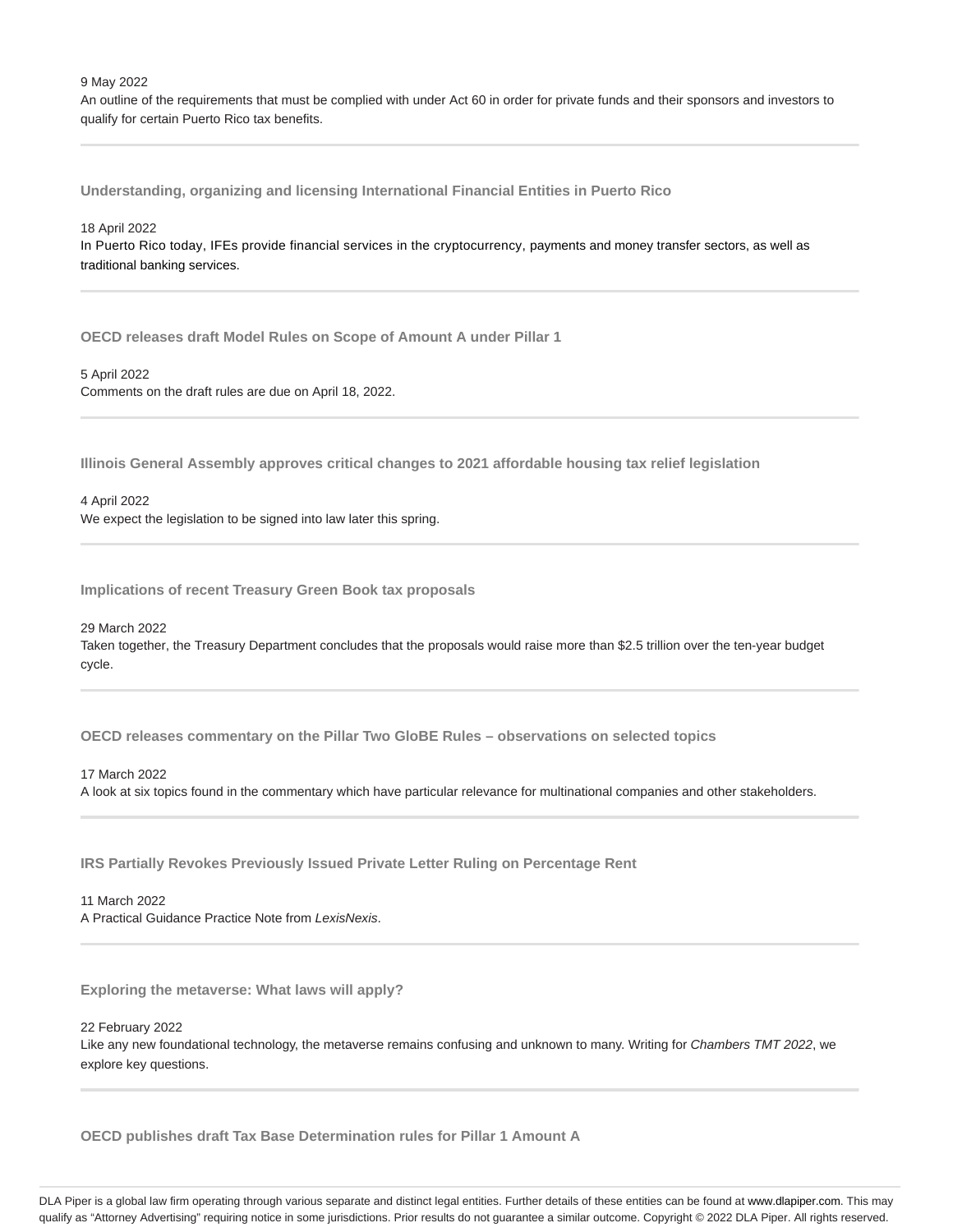As part of a rolling release of draft Model Rules for Amount A of Pillar 1, on 18 February 2022, the OECD released for public comment draft Model Rules for defining the Tax Base that is the subject of the income reallocation envisioned by Amount A of Pillar 1.

**Blockchain and Digital Assets News and Trends**

### 18 February 2022 BLOCKCHAIN AND DIGITAL ASSETS NEWS AND TRENDS

Lawsuit tackles tax treatment of staking rewards; SEC settles with crypto lending platform; emergency measures in Canada affect financial services entities.

**The Jarretts raise the stakes**

18 February 2022 Jarrett v. United States is unlikely to provide clarity.

**US Treasury signals helpful limitations on "broker" definition under new cryptocurrency reporting rules**

18 February 2022

The definition could potentially exclude stakers, miners, and software providers in the blockchain and cryptocurrency space.

**IRS partially revokes previously issued private letter ruling on percentage rent**

15 February 2022 Where is the line between "adjusted revenue" and "income"? The IRS shares its view with taxpayers and the REIT industry in the context of percentage leases.

**US Department of Justice, aided by cryptocurrency exchanges, seizes over US\$3.6 billion in stolen Bitcoin**

15 February 2022

This landmark seizure highlights law enforcement's growing ability to recover digital assets obtained in cybercrimes, and the importance of the private sector's role in helping to thwart unlawful activities involving cryptocurrencies.

**Medicare audit? CMS expands ability to revoke for non-compliant billing**

14 February 2022

These broad revisions provide CMS with greater revocation authority.

**OECD makes progress on Pillar 1 – release of draft Sourcing and Nexus Rules of Amount A**

7 February 2022 Comments are due February 18, 2022.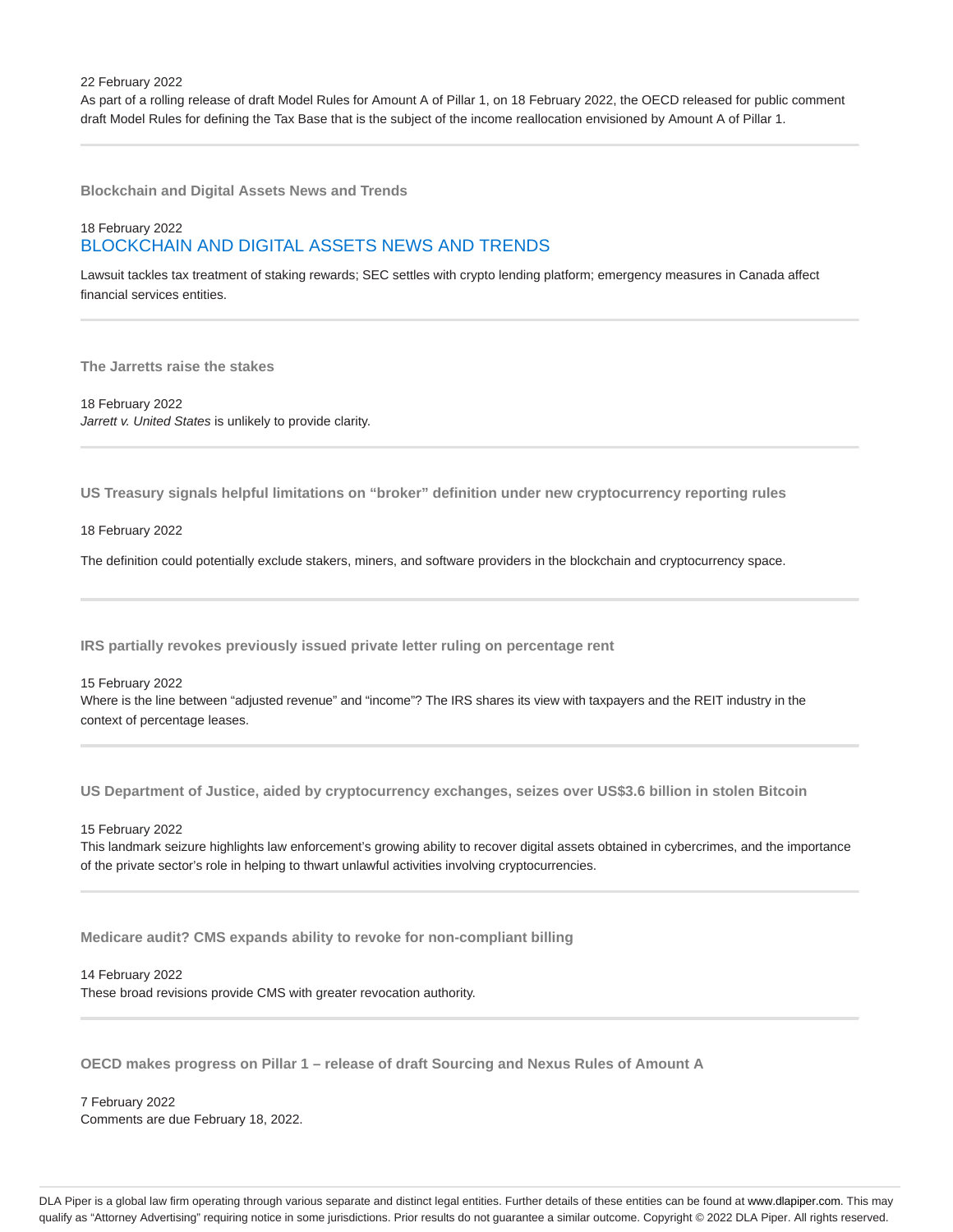**UAE introduces federal corporate income tax from June 2023**

31 January 2022 Details of the contours of the UAE's regime.

**Employers: 2022 deadlines approach to furnish incentive stock option and employee stock purchase plan information statements and returns**

11 January 2022

**EU Directive ATAD 3 proposes new minimum substance rules against the use of shell companies**

4 January 2022

The Directive introduces reporting requirements for EU tax-resident companies – irrespective of their legal form – with certain mobile and passive income streams and inadequate operational substance.

**Following suit, European Commission publishes draft EU Directive to swiftly implement OECD 15 percent global minimum tax**

23 December 2021

The proposal delivers on the EU's pledge to ensure swift and harmonized implementation of the historic international agreement on global tax reform.

**OECD issues detailed rules to implement global minimum tax: a look at the 10 chapters**

21 December 2021

The guidelines provide a detailed description of the rules that the jurisdictions under the Inclusive Framework are to implement in their local legislation.

**IRS increases 2022 flexible spending and transportation benefit plan limits: two short charts**

16 November 2021 Action items for employers

**2022 retirement and benefit plan limits explained in 5 short charts**

11 November 2021 Many of the limits will increase in 2022.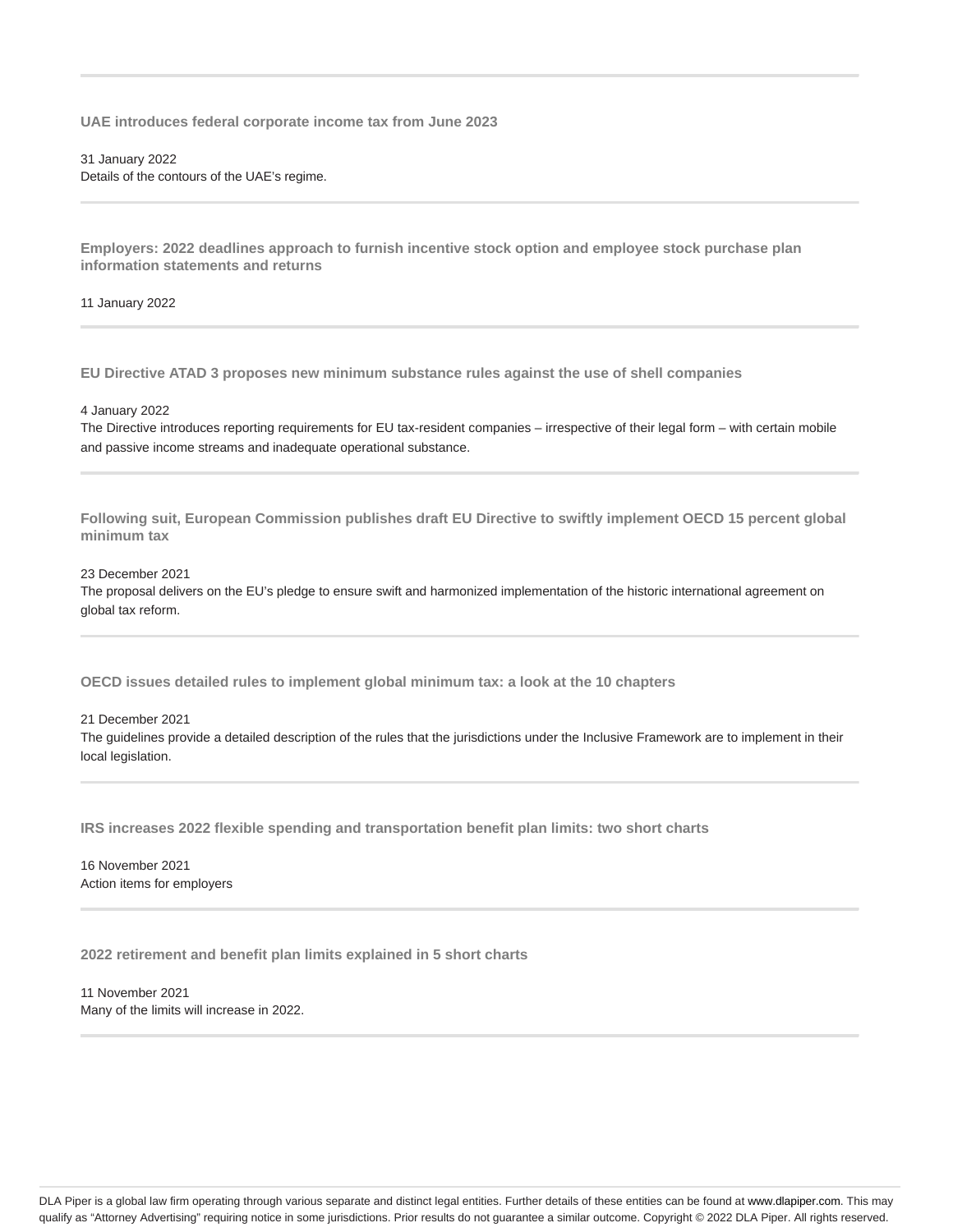**The Corporate Profits Minimum Tax Proposal – key elements**

28 October 2021 The proposal is likely to become part of the final reconciliation measure.

**Blockchain and Digital Assets News and Trends**

18 October 2021 BLOCKCHAIN AND DIGITAL ASSETS NEWS AND TRENDS

Non-fungible tokens: What are the legal risks?

**OECD announces global deal on international tax reform with its Two-Pillar solution**

11 October 2021 In addition, the OECD sets out a detailed implementation timeline aiming to have parts of the plan ratified in 2022 and effective as early as 2023.

**House tax proposal: significant statutory changes include raising corporate rate, overhauling international taxation system**

#### 21 September 2021

While the Senate is likely to cut back on some of the proposals, tax increases for business and individuals are expected to be enacted by Thanksgiving.

**Blockchain and Digital Assets News and Trends**

### 17 September 2021 BLOCKCHAIN AND DIGITAL ASSETS NEWS AND TRENDS

Proposed infrastructure bill would subject cryptocurrencies to wash sale and constructive sale rules.

**Proposed infrastructure bill would subject cryptocurrencies to wash sale and constructive sale rules**

17 September 2021 The move comes as part of the Ways and Means Committee's attempt to raise revenue to finance infrastructure spending.

**Senators Wyden, Brown and Warner release draft legislative language on international tax proposals**

7 September 2021

This is the first round of draft international tax proposals currently being considered by Congress and the Biden Administration.

**Energy storage tax credits and climate goals: Latest developments in Washington**

24 August 2021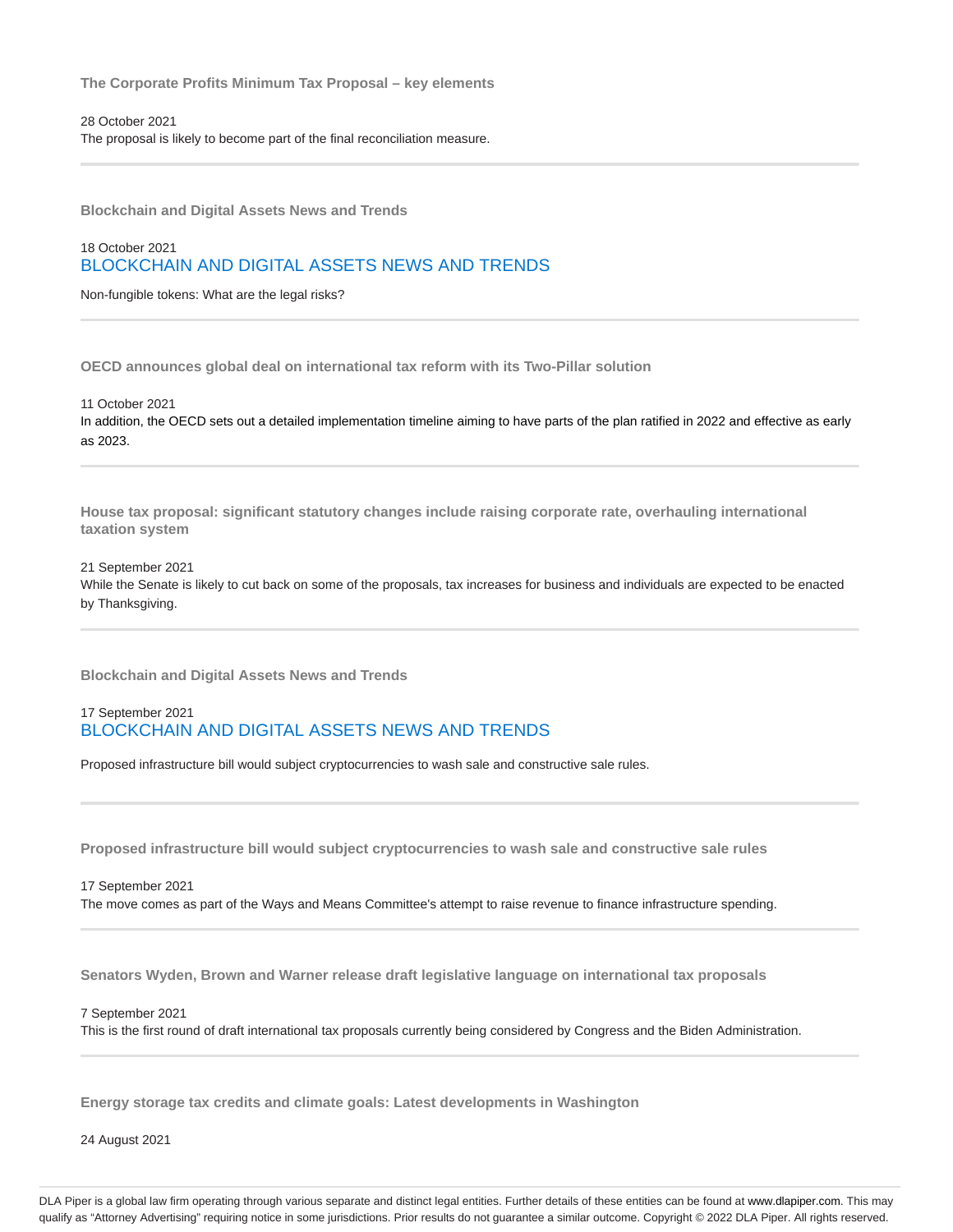To meet President Joe Biden's goal of achieving 100-percent carbon pollution-free electricity by 2035, the US is anticipated to need 100 GW of storage by 2030.

**Blockchain and Digital Assets News and Trends**

### 23 August 2021 BLOCKCHAIN AND DIGITAL ASSETS NEWS AND TRENDS

New information reporting requirements for cryptocurrency transactions; CFPB involvement in cryptocurrency oversight; NCUA seeks comments on use of DLT and DeFi by credit unions.

**Infrastructure bill passed by the Senate would impose new information reporting requirements on cryptocurrency transactions**

23 August 2021 If enacted, the bill would provide for significant investments in roads, bridges, ports, airports, electric grids, water systems and broadband.

**LatAm: Tax authorities address negative effects of the pandemic on national coffers**

12 August 2021 The tax authorities' revenue-generating approaches vary from incentives to additional taxation.

**Blockchain and Digital Assets News and Trends**

### 19 July 2021 BLOCKCHAIN AND DIGITAL ASSETS NEWS AND TRENDS

IRS says tax-deferred like-kind exchange is not available for cryptocurrency trades; copyright issues plague NFTs; crypto venture investments continue to accelerate.

**IRS concludes Section 1031 tax-deferred "like-kind" exchange treatment is not available for cryptocurrency trades**

19 July 2021

It seems reasonable to assume that the IRS will apply its analysis to most cryptocurrencies.

**Mexico: Understanding SAT's "benchmark" disclosure of effective income tax rates**

14 July 2021

The effective tax rates are not binding, but it is expected that the SAT will use the rates as a reference to identify taxpayers for audits.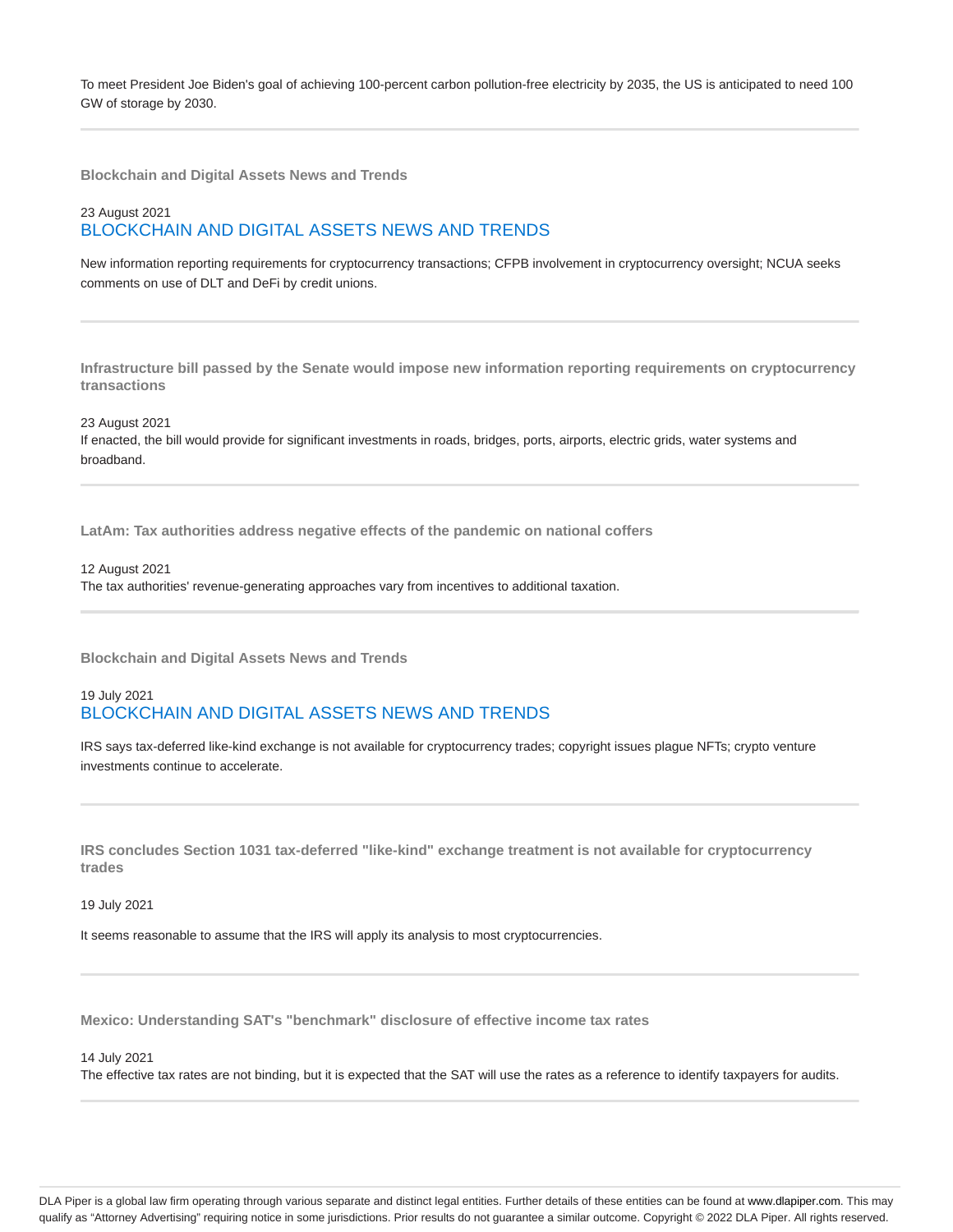#### **SCOTUS upholds the ACA: Next steps for employers**

#### 8 July 2021

All ACA provisions regarding the employer mandate for large employers continue in effect; in addition, ACA patient protection provisions have been expanded by the Consolidated Appropriations Act, 2021.

**Biden Administration tax compliance plan targets cryptocurrency assets**

#### 21 June 2021

The plan would give the IRS greater authority and resources to collect information on Americans' financial assets and transactions, including cryptocurrency transactions.

**Blockchain and Digital Assets News and Trends**

### 21 June 2021 BLOCKCHAIN AND DIGITAL ASSETS NEWS AND TRENDS

Biden tax plan spotlights cryptocurrency transactions; FTC announces spike in cryptocurrency investment scams; El Salvador is first country to adopt bitcoin as legal tender.

**Biden Administration "Green Book" tax proposals would affect private investment funds if enacted**

#### 9 June 2021

The Green Book incorporates changes from the American Jobs Plan and American Families Plan.

**Biden's FY 2022 budget and Treasury Green Book – additional details on international tax proposals**

#### 2 June 2021

Fleshing out revenue proposals in the White House's American Jobs Plan and American Families Plan.

**Canadian international tax update: New interest deductibility restrictions and anti-hybrid rules**

#### 3 May 2020

The Canadian federal budget tabled on April 19, 2021 proposes significant new interest deductibility restrictions and anti-hybrid mismatch arrangement rules.

**Latin America: FY2021 - a very active tax year**

#### 26 April 2021

The global pandemic forced Latin American governments to focus on social welfare and plan vaccine deployment. The time to start covering these expenses has come, and governments are following various approaches to refill their coffers.

**Claiming the export exemption to the Section 4081 excise tax on diesel fuel and kerosene**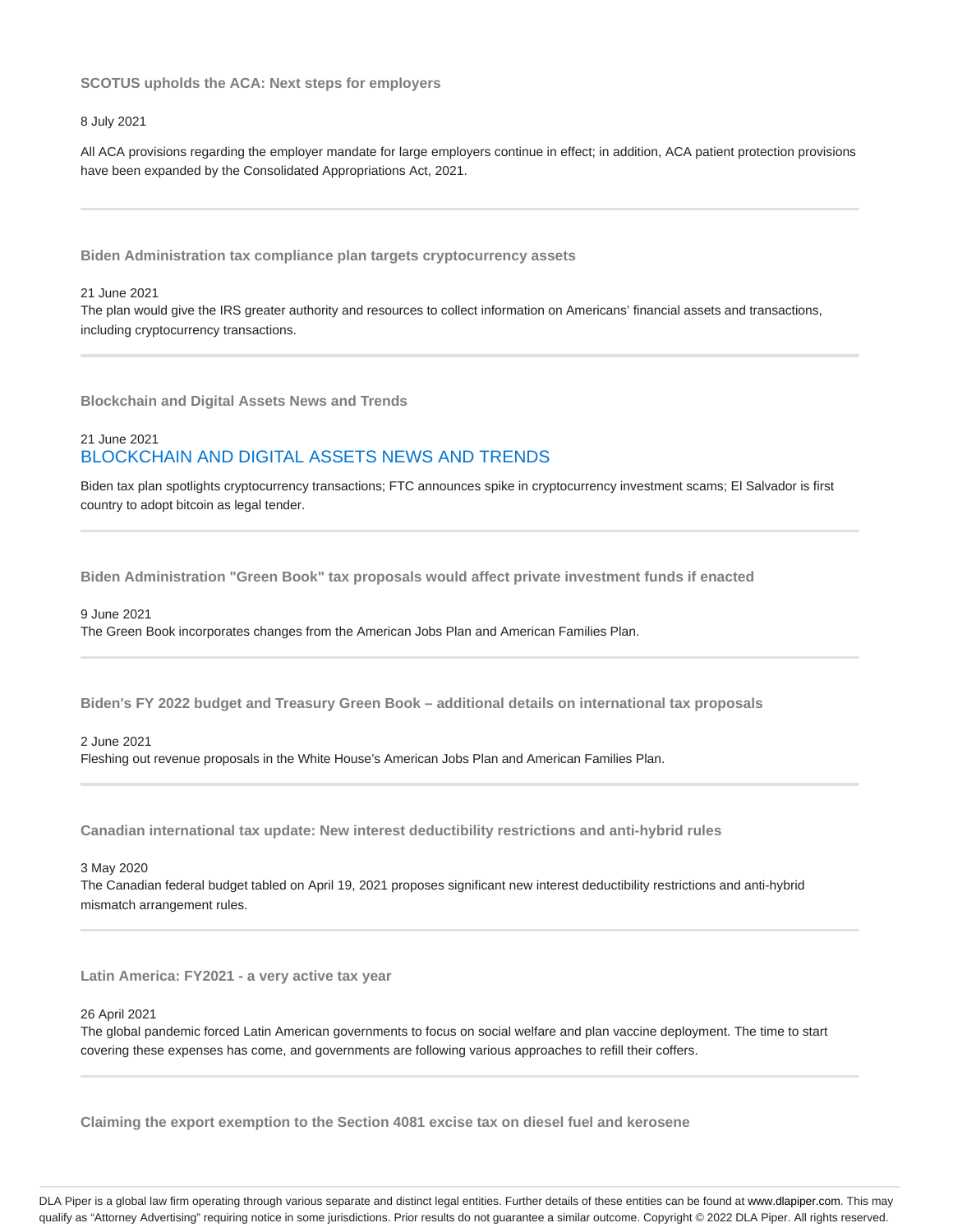**Managing Mexican mandatory disclosure rules**

8 April 2021

A review of new obligations for taxpayers and advisors under Mexico's mandatory disclosure rules.

**Update to tax treatment of cryptoassets to incorporate staking**

6 April 2021

On 30 March 2021, Her Majesty's Revenue & Customs (HMRC) updated its Cryptoassets Manual to take into account staking in proofof-stake networks.

HMRC confirmed that such passively earned cryptoassets will likely be subject to Capital Gains Tax or Corporation Tax on chargeable gains when the cryptoassets are subsequently sold. This position is largely the same as the established tax treatment of cryptoasset mining activities.

**Noteworthy rule changes impacting transfer pricing documentation requirements for fiscal year 2020 and beyond**

#### 10 March 2021

A highlight of key transfer pricing documentation updates from various countries that are effective for fiscal year beginning on or after January 1, 2020.

**The Netherlands initiates public consultation procedure addressing transfer pricing mismatches**

9 March 2021

Aiming to avoid non-taxation due to international transfer pricing mismatches.

**Luxembourg 2021 Budget bill – changes for personal tax and domestic real estate investments**

5 March 2021

In the on-going COVID-19 context, the Luxembourg Ministry of Finance has disclosed, on 14 October, several tax measures as part of the budget bill for the tax year 2021 ("Budget Bill").

**Country-specific guidance on the transfer pricing implications of the COVID-19 pandemic**

4 March 2021

Businesses may wish to consider the guidance from several countries on the appropriate transfer pricing treatment for governmental subsidies related to the COVID-19 pandemic.

**COVID-19 Federal Benefit Access Tool**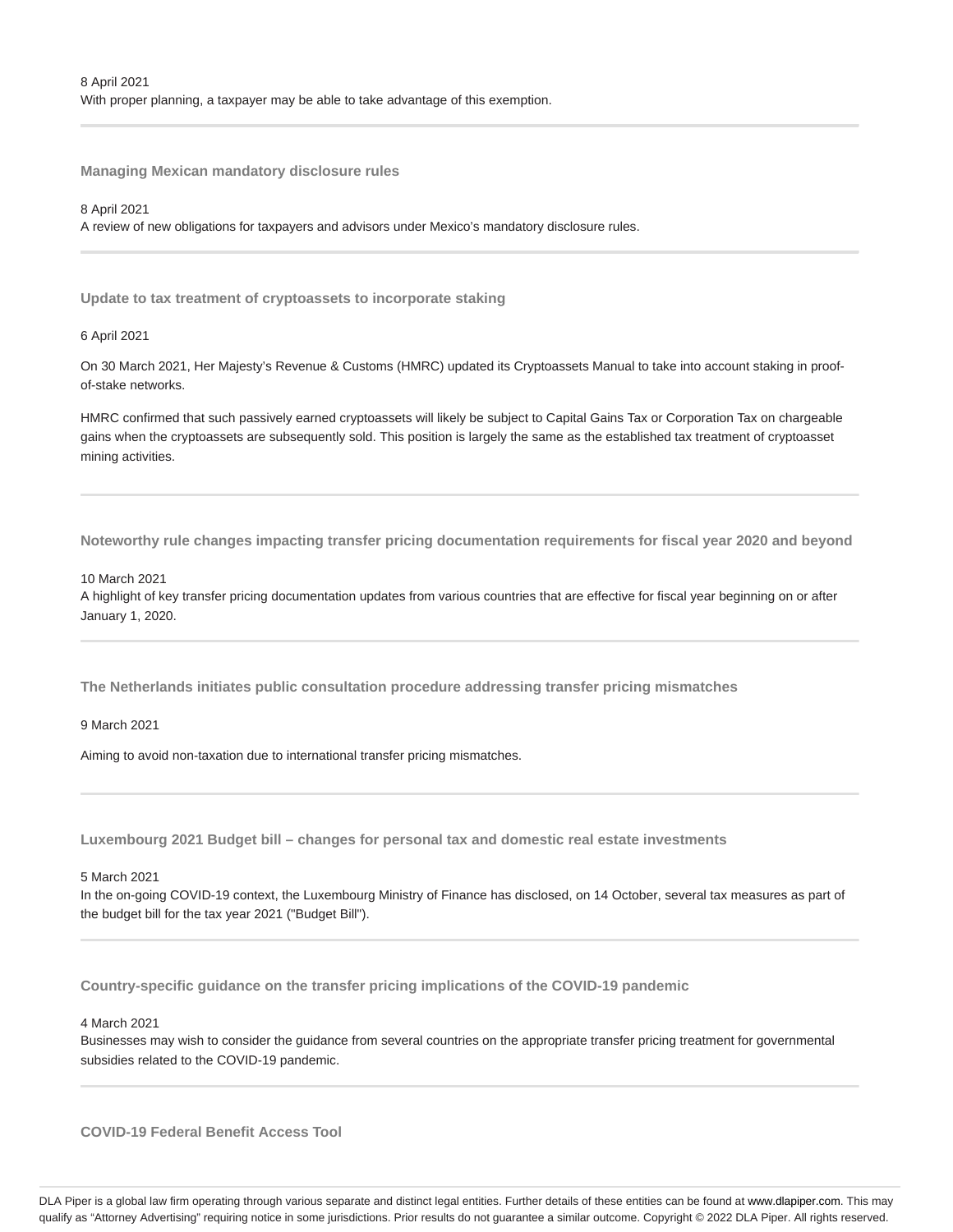**Announced, proposed and implemented: Developments in Digital Services Tax in key European jurisdictions**

9 February 2021 While the OECD and G20 work toward a global agreement on digital services taxes, some European countries have forged ahead on their own.

**Announced, proposed and implemented: Key features of France's DST**

9 February 2021 The French definition of "taxable service" under the DST differs from the definition of "taxable services" as used for VAT purposes.

**Announced, proposed and implemented: Key features of Italy's DST**

9 February 2021 The Italian DST applies only to revenues deriving from the provision of tax-relevant digital services linked to Italian-located users.

**Announced, proposed and implemented: Key features of Spain's DST**

9 February 2021

The annual worldwide revenue threshold is not limited to revenues generated by the provision of digital services, meaning that non-tech businesses may also need to comply.

**Announced, proposed and implemented: Key features of the United Kingdom's DST**

9 February 2021

The UK's DST is intended to be an interim measure pending a long-term global solution to the tax challenges arising from digitalization.

**Saudi Arabia extends tax amnesty scheme enabling international groups to regularize historic tax exposure**

1 February 2021

An increasing number of international taxpayers are using the KSA scheme.

**OECD publishes guidance on the tax impact of cross-border working arrangements during the COVID-19 pandemic**

27 January 2021

Our observations on the new OECD guidelines and their implications for employers.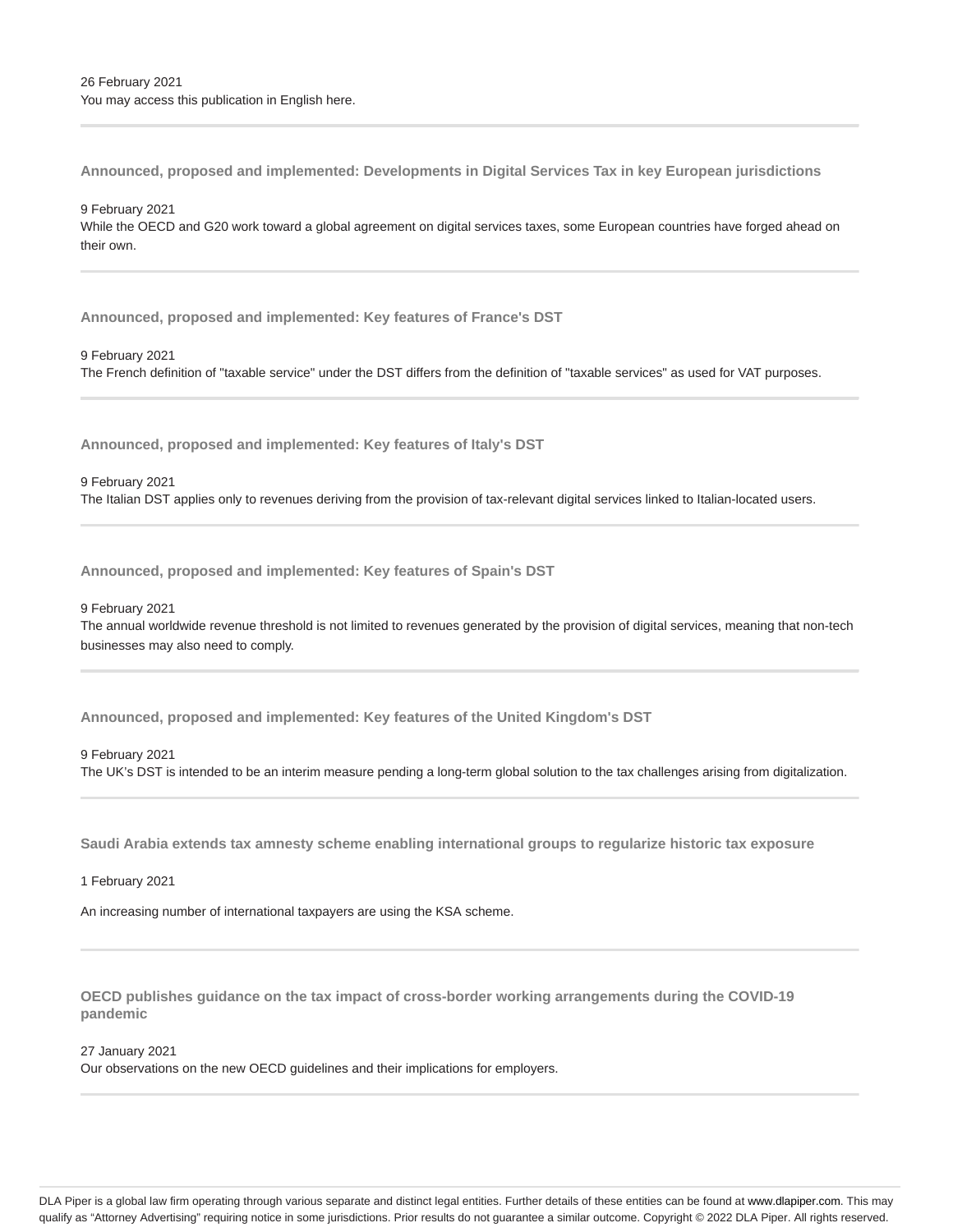**The Qualified Maquiladora Approach Agreement has been renewed: Implications for multinationals' transfer pricing**

### 26 January 2021 US-based multinationals using the maquiladora structure to manufacture goods in Mexico are taking note.

**IRS finalizes regulations on carried interest recharacterization rule: Welcome clarifications, key takeaways**

#### 20 January 2021

Many of the significant changes address areas of concern to sponsors and managers of private equity and hedge funds, as well as those involved in M&A and in real estate transactions.

**Global Tax Alert: Implementation of DAC6 in Spain**

14 January 2021

On 30 December 2020, one year after the deadline imposed by the European Union, the Spanish Legal Act 10/2020 was published in the Spanish official gazette implementing the Council Directive (EU) 2018/822 of 25 May 2018 (commonly known as "DAC6").

**Employers: 2021 deadlines approach to furnish incentive stock option and employee stock purchase plan information statements and returns**

13 January 2021

Corporations must furnish these statements on Forms 3921 and 3922 no later than February 1, 2021.

**Understanding the OECD's guidance on the transfer pricing implications of the COVID-19 pandemic**

#### 5 January 2021 A practical look at the new OECD guidance.

**COVID-19 Phase 4 limited legislative relief, tax extenders, and what else to expect in the near term**

28 December 2020

The 2020 year-end "omnibus" package contains a number of tax provisions designed to help employers deal with the impact of the pandemic on their business operations, including their workforce, largely consisting of enhancements and adjustments to CARES Act provisions.

**UK VAT changes on the sale of goods to customers from 1 January 2021**

#### 23 December 2020

With the end of the Brexit implementation period approaching at 11pm on 31 December 2020, the UK's tax authority, Her Majesty's Revenue and Customs (HMRC) on 5 October 2020, updated its guidance, "Changes to VAT treatment of overseas goods sold to customers from 1 January 2021".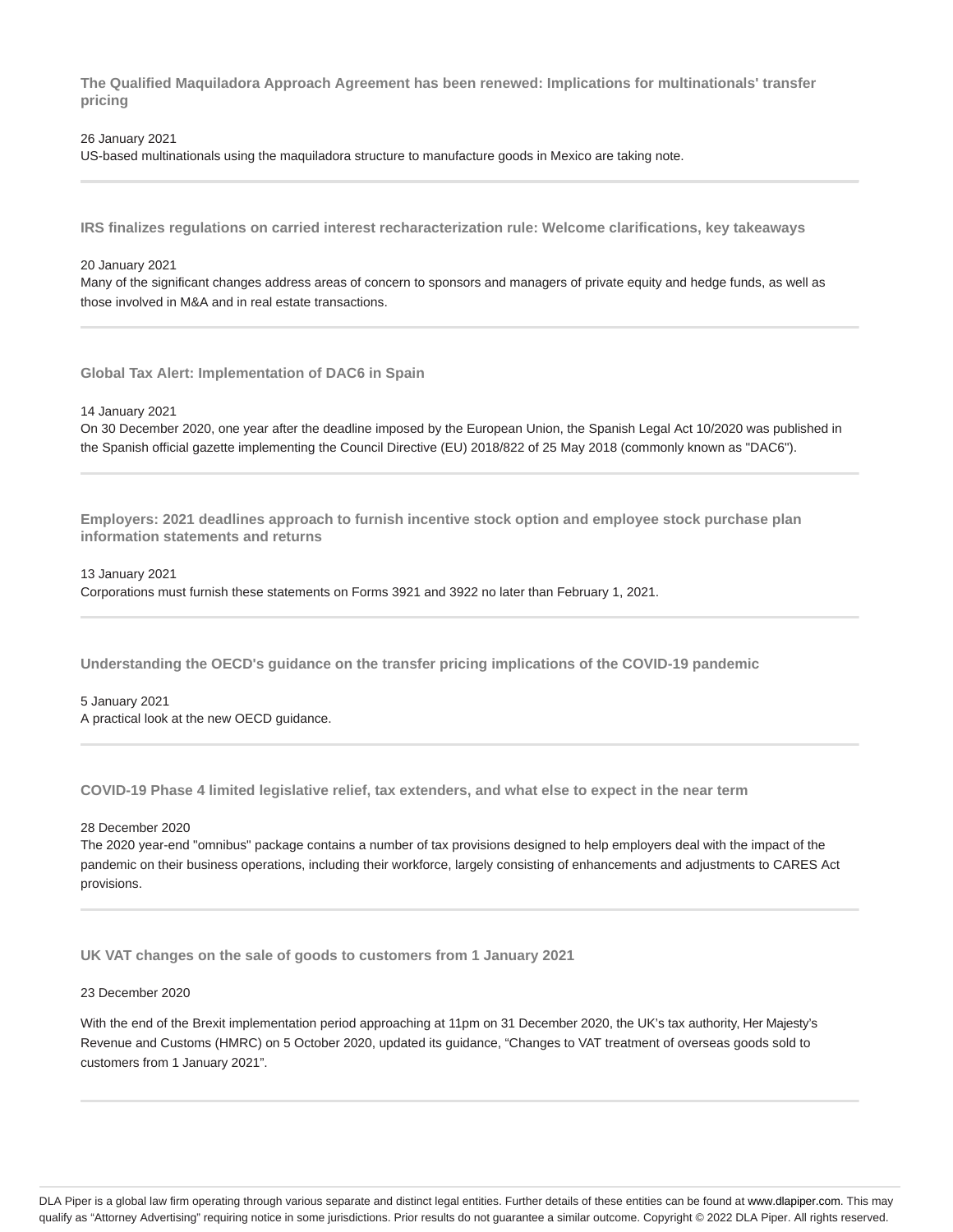**The new economic aid to hard-hit small businesses, nonprofits, and venues…what is in it for businesses?**

#### 22 December 2020

From US\$284 billion in PPP loans to tax deductions and tax credits for sick leave; stimulus funds will help make the winter not so chilly for many businesses.

**Regulatory framework for CBDs and GSCs: IMF's policy paper, "Digital Money Across Borders: Macro-Financial Implications"**

#### 23 November 2020

The Report discusses the pros and cons of two important virtual currencies: central bank digital currencies and global stable coins.

**CARES Act update: US Treasury Department issues guidance allowing buyers to claim employee retention tax credits if target company had a PPP loan**

#### 18 November 2020

The guidance removes some of the potential loss of the ERC in merger transactions involving entities that received PPP loans.

**Global Tax Alert: Spanish Government publishes 2021 draft Budget Act**

#### 12 November 2020

On October 28, 2020, the Spanish government sent the draft of the 2021 Budget Act (the 2021 Budget) to the Congress for debate and approval. The 2021 Budget includes several tax measures aimed at increasing tax revenue. In this alert we want to highlight some of the main tax measures included in the 2021 Budget Act.

**VAT Monthly Alert October 2020**

### 2 November 2020 VAT MONTHLY ALERT

A summary of important VAT developments with implications for cross-border business operations.

**IRS announces 2021 dollar limit increases on benefits and contributions in qualified retirement plans**

28 October 2020 Action items for employers.

#### **AEO Certification Series (I)**

#### 27 October 2020

It is believed that most enterprises are no stranger to customs authorized economic operator (AEO) certification, and probably understand that this is a classified management approach of enterprises adopted by Customs. However, many enterprises still have reservations about whether it is necessary to apply for AEO certification and become an AEO.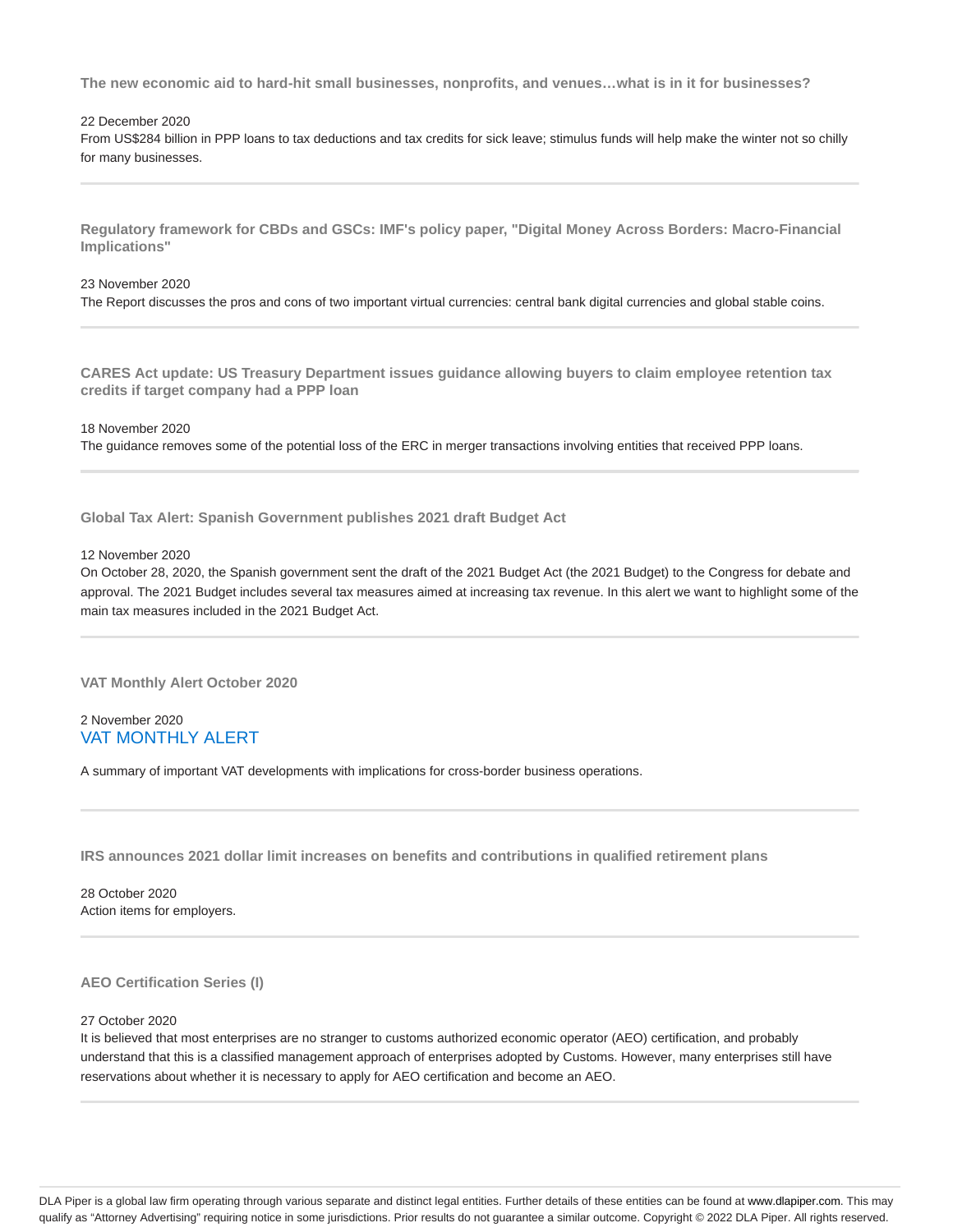#### **Americas Arbitration Roundup**

#### 26 October 2020

In this first edition of Americas Arbitration Roundup, our thought leaders across the region provide updates on recent key developments in international arbitration in the Americas.

**Oman introduces VAT: A law firm's perspective**

#### 22 October 2020

Prudent businesses operating in Oman are already planning for the implementation of Omani VAT and have started reviewing their legal arrangements and contracts.

**COVID-19 British Columbia Benefit Access Tool**

### 21 October 2020 CANADIAN EMPLOYMENT LAW UPDATES - COVID-19

The B.C. Government has been announcing a series of measures to aid businesses and workers during this unprecedented time.

**China Enforces Tax Collection on Employees Working for Chinese-invested Enterprises Overseas**

#### 16 October 2020

With the recent IIT reform in 2019, and the introduction of a number of implementation rules (particularly the tax policy on overseas income), it appears the China tax authorities are taking a harder stance on how overseas income derived by China tax residents will be taxed in China, starting with Chinese expatriates working for Chinese state-owned enterprises.

**Luxembourg 2021 Budget bill – changes for personal tax and domestic real estate investments**

16 October 2020

In the on-going COVID-19 context, the Luxembourg Ministry of Finance has disclosed, on 14 October, several tax measures as part of the budget bill for the tax year 2021 (Budget Bill). The Budget Bill aims to increase tax and social equity as well as economic sustainability.

**Updated guidance on early termination and compensation payments - impact for real estate**

#### 30 September 2020

Following the CJEU decisions in Vodafone Portugal (C-43/19) and MEO (C-295/17), HMRC has surprisingly changed its published guidance to make it clear that early termination and compensation payments relating to commercial contracts are in most cases consideration for goods or services and subject to VAT.

**Washington state undertakes study of captives to capture premium taxes amid COVID-19**

#### 10 September 2020

It is anticipated that the Washington state legislature will be interested in authorizing greater tax enforcement in this area.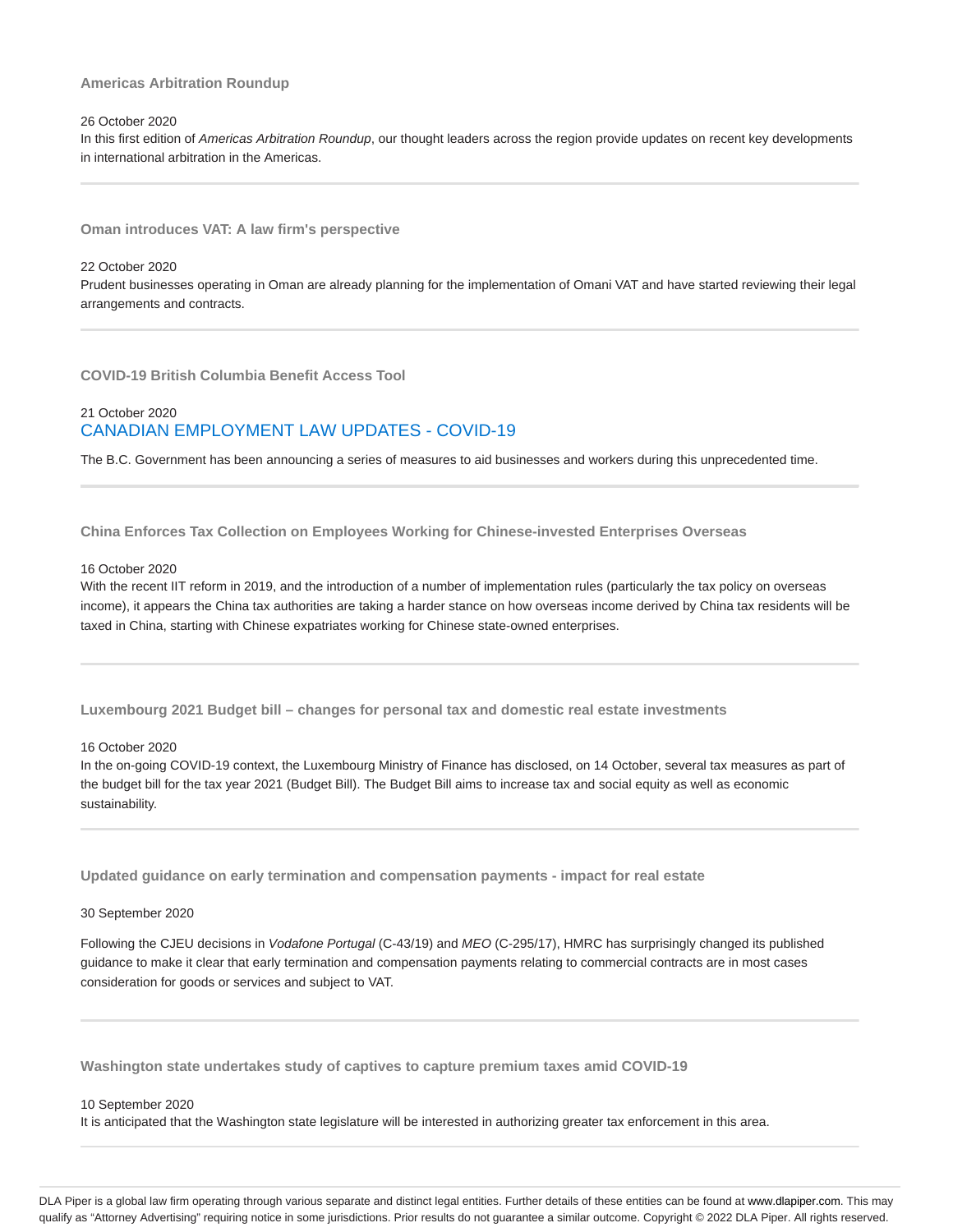**Gift opportunities before year-end**

9 September 2020

Opportunities to consider ahead of potential changes to the gift and estate tax laws.

**UAE overhauls Economic Substance Regulations**

3 September 2020 The first ESR Report filing deadline is December 31, 2020.

**Our responses to HM Treasury's consultation on taxation of alternative fund structures**

#### 2 September 2020

As announced at Spring Budget 2020, the government is pursuing a review of the UK funds regime. HM Treasury opened a consultation, which seeks to gather evidence and explore the attractiveness of the UK as a location for the intermediate entities through which alternative funds hold fund assets.

**Proposed carried interest regulations contain some good news, but many more traps for the unwary**

#### 31 August 2020

Takeaways and initial impressions of the Proposed Carried Interest Regulations.

**New York State bill would require recording and taxation of mezzanine debt and preferred equity investments**

#### 26 August 2020

The bill seeks to amend the real property law, uniform commercial code and tax law.

**DLA Piper achieves a successful result in Auctus Resources Pty Ltd v Commissioner of Taxation [2020] FCA 1096**

#### 5 August 2020

DLA Piper's tax team has been successful in representing its client, the taxpayer, in Auctus Resources Pty Ltd v Commissioner of Taxation [2020] FCA 1096. The case relates to specific tax assessment and tax recovery powers of the Commissioner of Taxation relating to an R&D tax offset refund in the 2013 income year. It is also a reminder to legal practitioners to raise all grounds and contentions during the hearing. This article will explore these issues in further detail.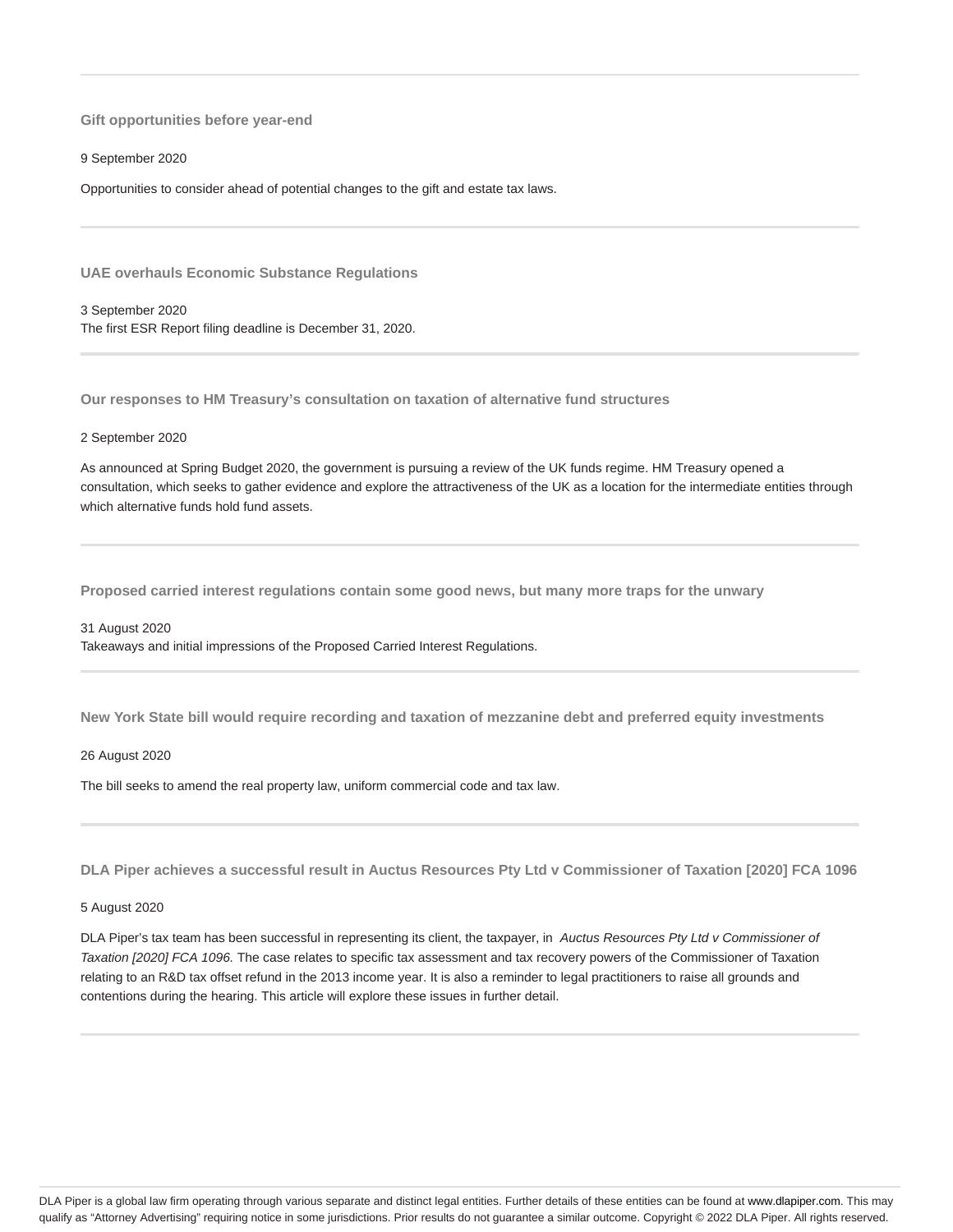**Minors in pro esports bring 3 critical legal considerations**

28 July 2020 What legal issues arise when the stars are children?

**UK tax amortisation of IP**

27 July 2020

The UK does not, at present, permit tax amortisation of 'old' (i.e. pre-April 2002) IP assets. The UK Government proposes to remove this restriction in relation to IP transferred within a group to a UK company after 1 July 2020. This change may be of material benefit to some groups considering an IP transfer to the UK.

**Spanish Constitutional Court overturns Corporate Income Tax advanced payment regime for large taxpayers**

13 July 2020

On 1 July 2020 the Spanish Constitutional Court ruled that the advance payment regime established for large taxpayers approved by Royal Decree 2/2016 of 30 September, is unconstitutional and, therefore, null and void, because it violates the limits of the power to legislate through Royal Decree.

**Puerto Rico extends period for individuals to receive qualified retirement and individual retirement plan distributions for disaster relief**

9 July 2020 Key information and updates.

**Coronavirus: Overview of tax provisions in the Coronavirus Aid, Relief And Economic Security Act**

8 July 2020

An update on the business tax provisions in the CARES Act.

**Private equity: Guide to key management tax issues in Europe**

6 July 2020

**Avoid misclassification quagmires by understanding differences between contractors and employees**

23 APR 2018

Classification missteps can translate to significant legal and economic risk for businesses, and workers who are not properly classified also face negative consequences.

**SEC report on tokens as securities: seven takeaways**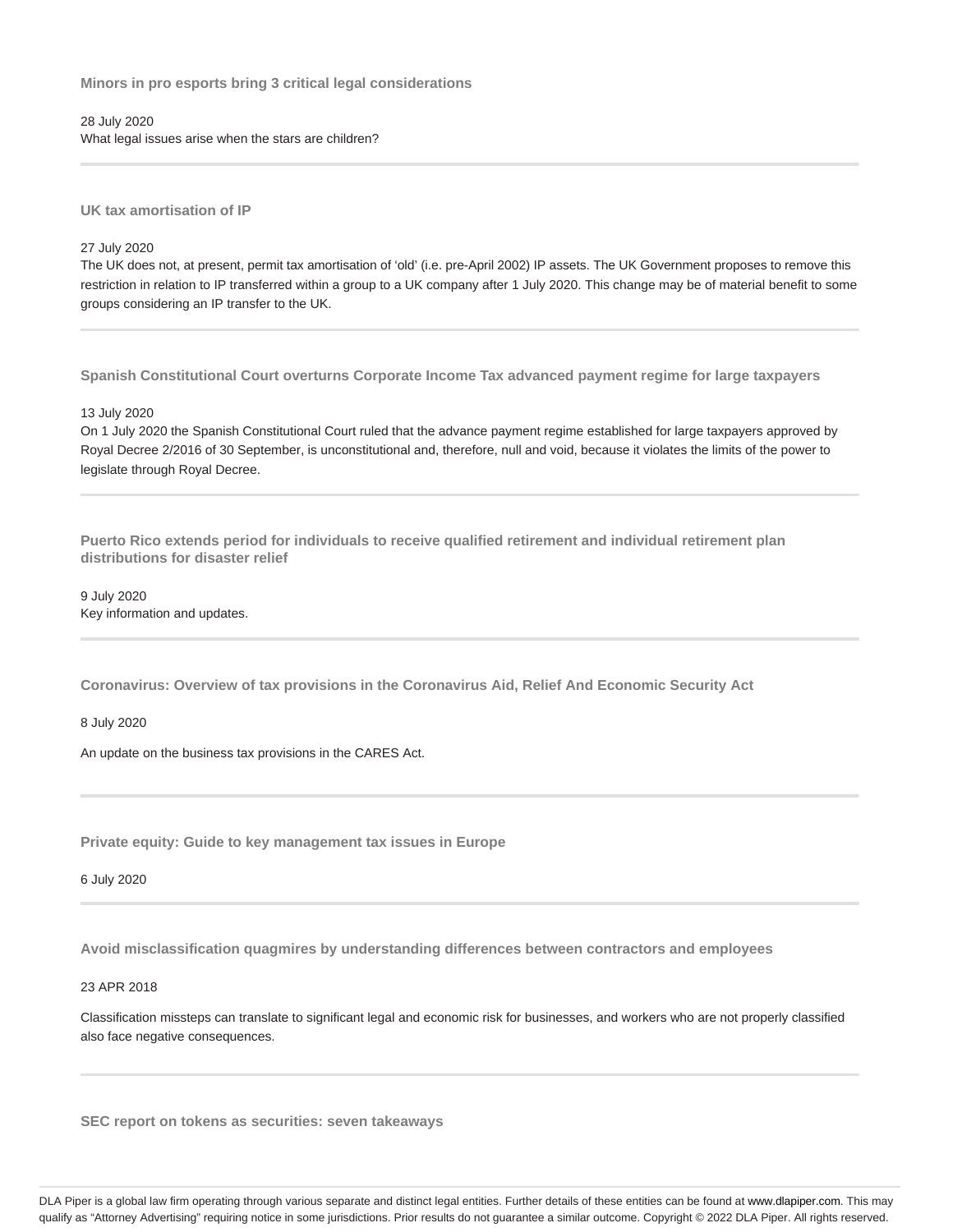#### 31 JUL 2017

Sneak peek: DAO Tokens are securities. Double-sneak peek: many tokens are securities.

**Tax incentives in Puerto Rico: a quick introduction**

#### 13 JUN 2017

Puerto Rico offers a spectrum of economic incentives aiming to promote many key industries. This handbook offers a quick look at ten of the most significant of these incentives.

**Japan exempts virtual currencies from consumption tax**

#### 31 MAR 2017

Comparable treatment can be found in Europe, where EU member states exempt virtual currencies from taxation as a result of a CJEU ruling.

**GST to be removed from Bitcoin transactions – how best to fix the "double taxing" of digital currency?**

#### 1 APR 2016

The Treasurer, Scott Morrison, recently announced that the Government is committed to working with the FinTech industry on legislative solutions for the GST "double tax" issues that can arise on domestic transactions involving digital currencies such as Bitcoin.

In this update we outline the issues that the Government and industry will need to consider as a part of any reform process. Given the "Netflix Tax" is intended to apply from 1 July 2017, and would apply to relevant inbound supplies of digital currency, any reforms should ideally commence prior to that date.

**International tax and withholding considerations for US companies and their directors**

#### 19 MAY 2015

Multinationals commonly elect boards with international representation; it is also common to convene board meetings outside the US. US companies that do either − or both − of these things must be mindful of any resulting US or foreign tax implications

**Law à la Mode: Falling foul of China's trademark system; Retailers need to prepare for the new EU Data Protection Regulation; and New developments in the framework of the copyright protection of handbags**

### 2 FEB 2015 LAW À LA MODE

A quarterly e-magazine from our Fashion, Retail and Design Group with the latest industry news, comment and legal updates. This edition has been edited by our Italian colleagues.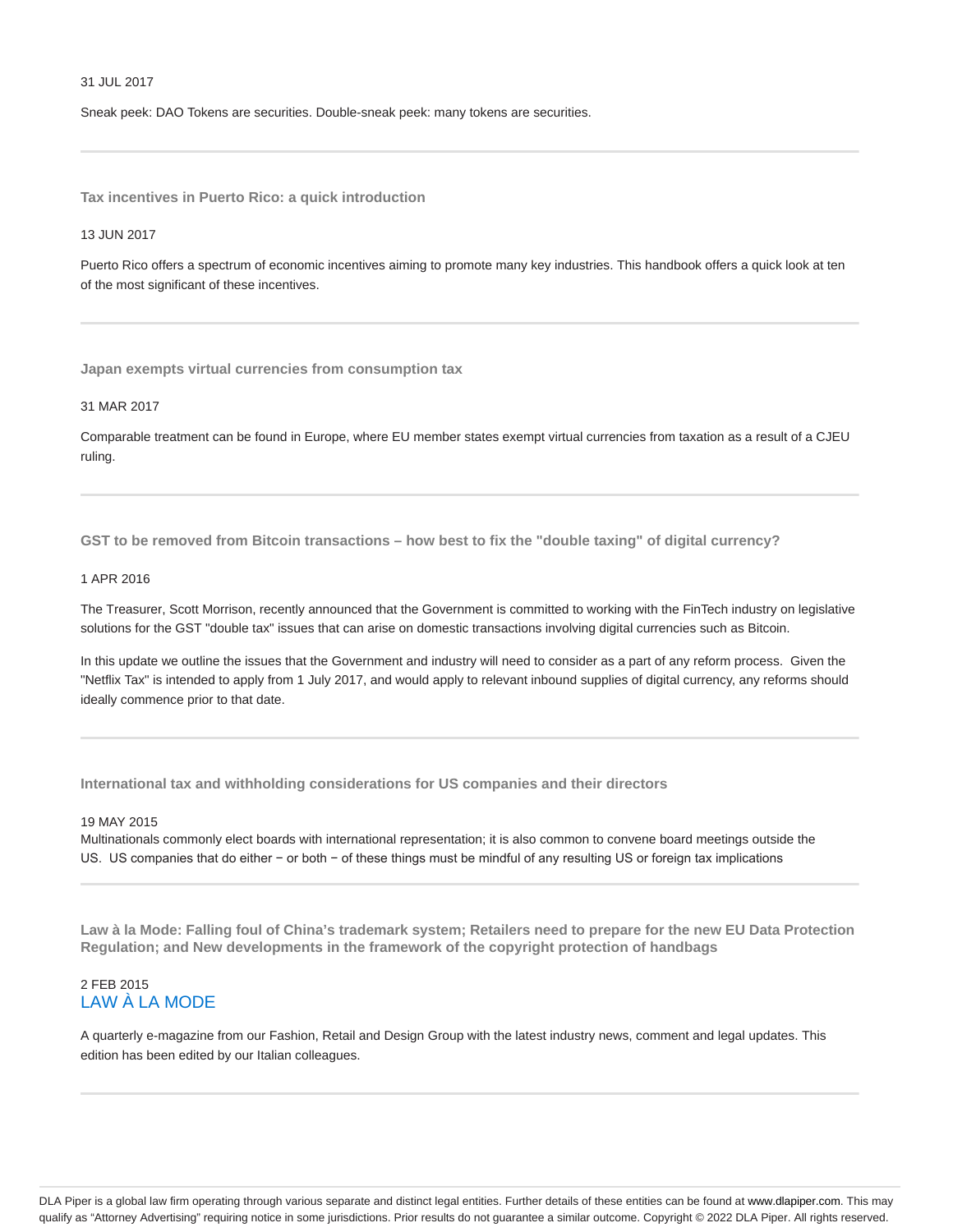### 24 OCT 2014 LAW À LA MODE

A quarterly e-magazine from our Fashion, Retail & Design Group with the latest industry news, comment and legal updates, with a particular focus on technology in this edition.

**IRS Implements Sweeping Changes to Circular 230: Key Points for Practitioners**

#### 19 JUN 2014

For those whose practice relates to the Internal Revenue Code, it is imperative to read and become familiar with these new regulations

**Law à la Mode**

### 13 MAY 2014 LAW À LA MODE

A quarterly e-magazine from our Fashion, Retail & Design Group with the latest industry news, comment and legal updates, with a particular focus on technology in this edition.

**Bitcoin is property, not currency, IRS says – Notice leaves many open questions about convertible virtual currencies**

#### 3 APR 2014

IRS says virtual currencies, such as bitcoin, should be treated as "property" rather than "currency" for US federal income tax purposes.

**Singapore aims to promote business by enhancing corporate tax incentives: key points in one chart**

#### 26 MAR 2014

Singapore proposes enhanced incentives to support business transformation and upgrading, in particular for small to medium sized enterprises

**New York's Highest Court Narrows Class of Statutory Residents: Good News for Some Out-of-State Owners of Residential Property in New York**

### 3 MAR 2014

New York tax law provides that a person who is in New York state for more than 183 days (in whole or in part) in a year and maintains a permanent place of abode in New York is a statutory resident, subject to tax on all income, regardless of that person's place of domicile.

**The Camp US tax reform proposal: what's inside?**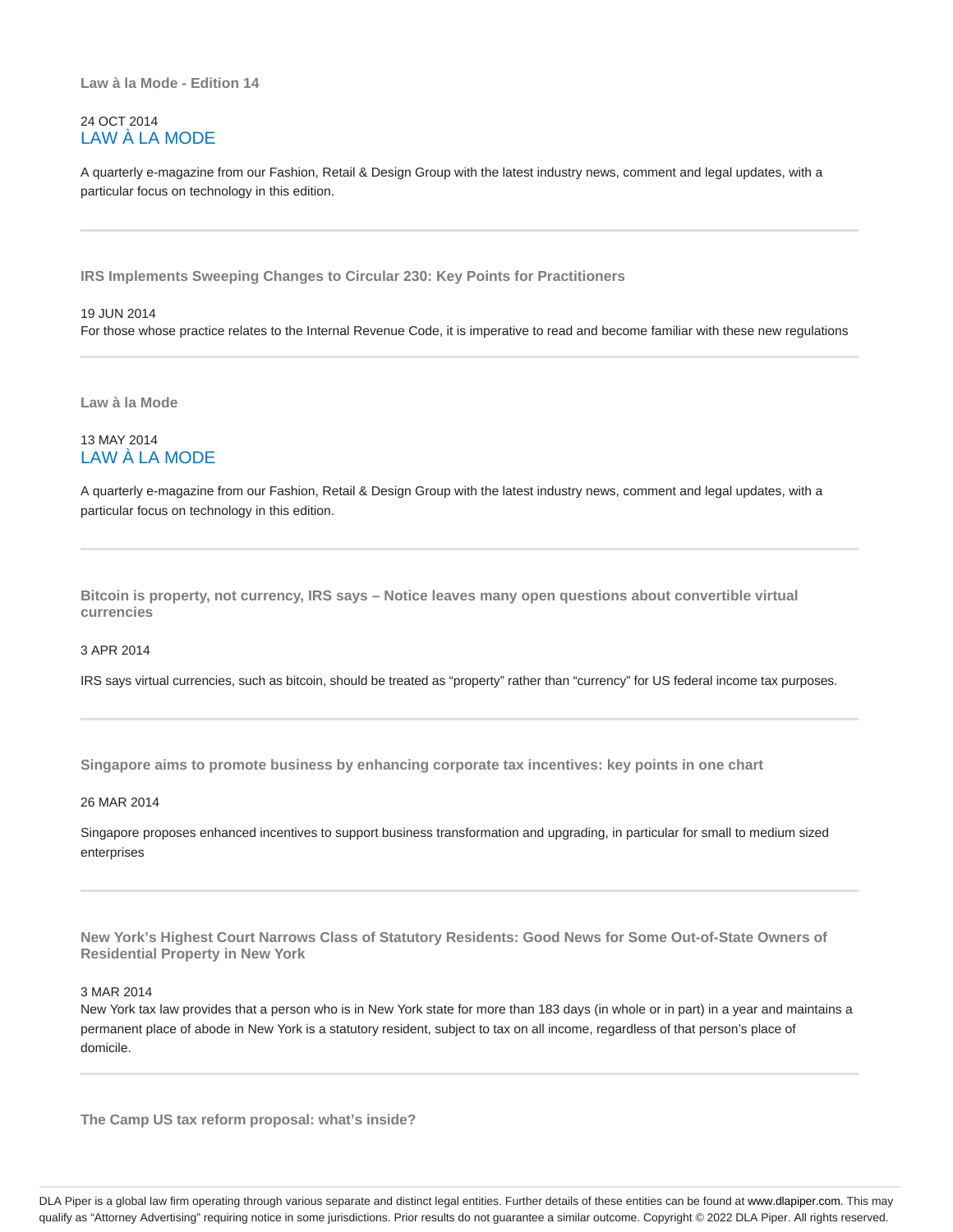We analyze key provisions of this massive proposal.

**Law à la Mode Edition 12 - Winter 2013/14**

### 13 JAN 2014 LAW À LA MODE

The Middle East editorial team is delighted to bring you the Winter edition of Law à la Mode, the quarterly legal magazine from our global Fashion, Retail, and design group.

**Cayman Islands signs FATCA agreement with USA**

10 DEC 2013 On Friday 29 November, the United States and the Cayman Islands signed a "Model 1" intergovernmental agreement…

**In the tax reform crosshairs: the advertising deduction**

4 DEC 2013

**Is Congress postponing the tax reform debate?**

15 NOV 2013

**Congressional budget talks – an opportunity to advance tax reform?**

21 OCT 2013

**Events moving fast in Congress: the shape of things to come?**

15 OCT 2013

**Law à la Mode**

### 14 OCT 2013 LAW À LA MODE

An e-magazine from our Fashion, Retail & Design Group with the latest industry news, comment and legal updates.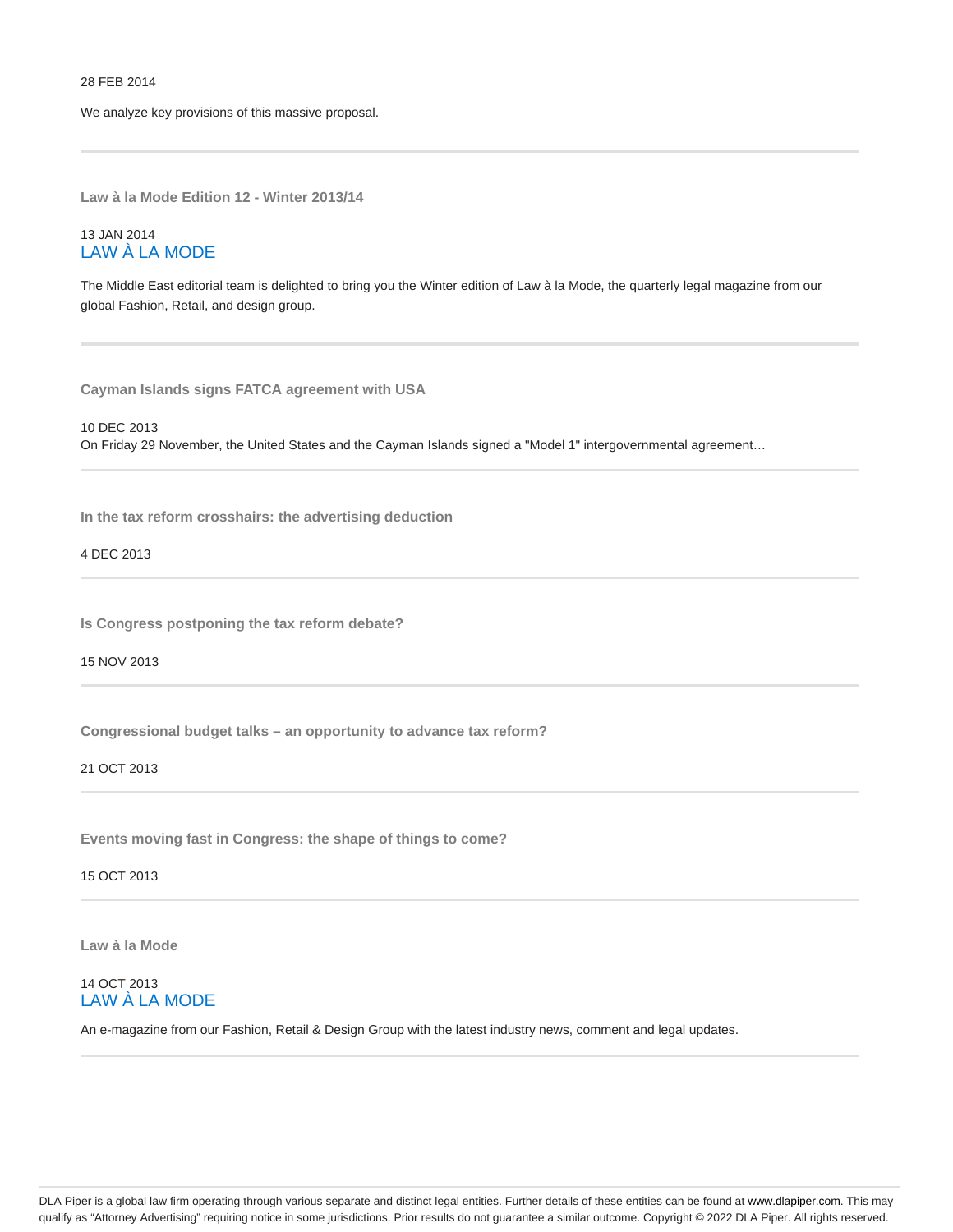**As shutdown week 2 approaches, 4 subtle signs of a possible deal**

10 OCT 2013

**Shutdown likely to drag on as issues grow more complicated**

4 OCT 2013

**US DOJ and Swiss Government Announce New Voluntary Disclosure Program for Swiss Banks**

4 OCT 2013

A first of its kind program enabling eligible Swiss banks to address and resolve their status re the DOJ's ongoing enforcement investigations

**Seeking a consensus around comprehensive tax reform: the latest developments in Congress**

30 SEP 2013

**The state of comprehensive tax reform in Congress – a work in progress**

24 SEP 2013

**IRS opens online FATCA registration system: financial institutions may now sign in**

20 AUG 2013

**Law á la Mode**

### 31 JUL 2013 LAW À LA MODE

An e-magazine from our Fashion, Retail & Design Group with the latest industry news, comment and legal updates.

**OECD releases "BEPS" Action Plan – a sweeping international tax effort to combat base erosion and profit shifting**

30 JUL 2013

**IRS announces six-month delay in FATCA implementation**

12 JUL 2013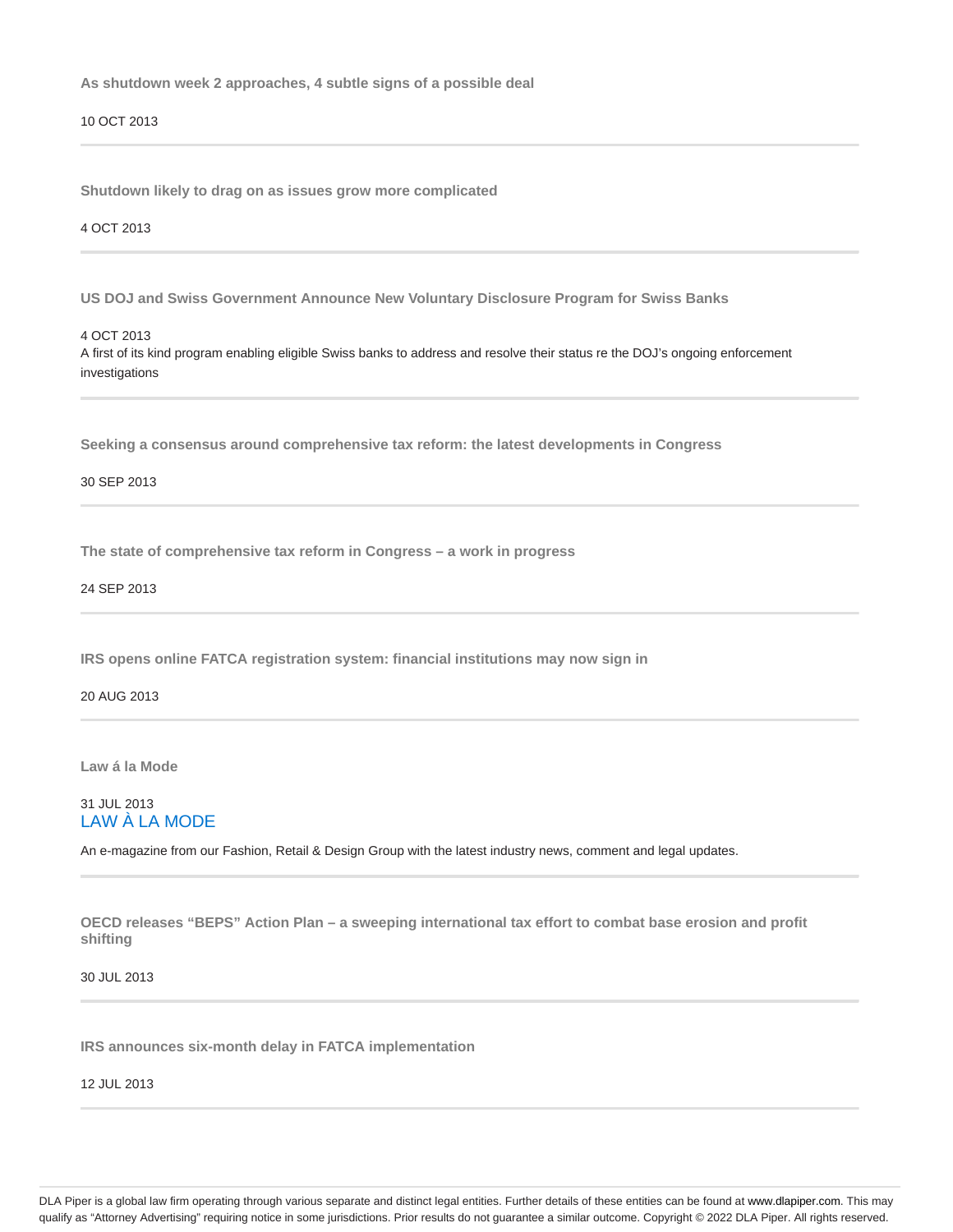**Senate Finance Committee White Paper – signal of international corporate tax reforms to come?**

### 10 MAY 2013

**The Eurozone crisis - what are the tax and transfer pricing risks?**

#### 25 FEB 2013

Many companies are struggling to understand the effect the crisis may have on contracts whose payments are euro-denominated

**Time to "get right" with the Internal Revenue Service**

5 FEB 2013

**The final FATCA Regulations: highlights**

29 JAN 2013

**The IRS Continues to Focus on Stopping Offshore Tax Evasion and Ensuring Tax Compliance**

2 Jul 2012

The IRS continues to make strong progress in its international compliance efforts

**Treasury finalizes controversial nonresident alien US bank deposit reporting regulations**

30 Apr 2012

**Global Equity Desk Reference**

28 Nov 2011

**Are you ready for FATCA? IRS notice provides transitional rules, but deadlines remain tight**

26 Jul 2011

**Supply chain planning in the post-BEPS era: five questions for MNEs**

22 JUL 2015

After BEPS actions are incorporated into OECD documents and local legislation, tax planning opportunities will still exist, but realizing the benefits of tax planning will require a greater emphasis on economic substance. One often-overlooked area of opportunity is tax-efficient supply chain planning.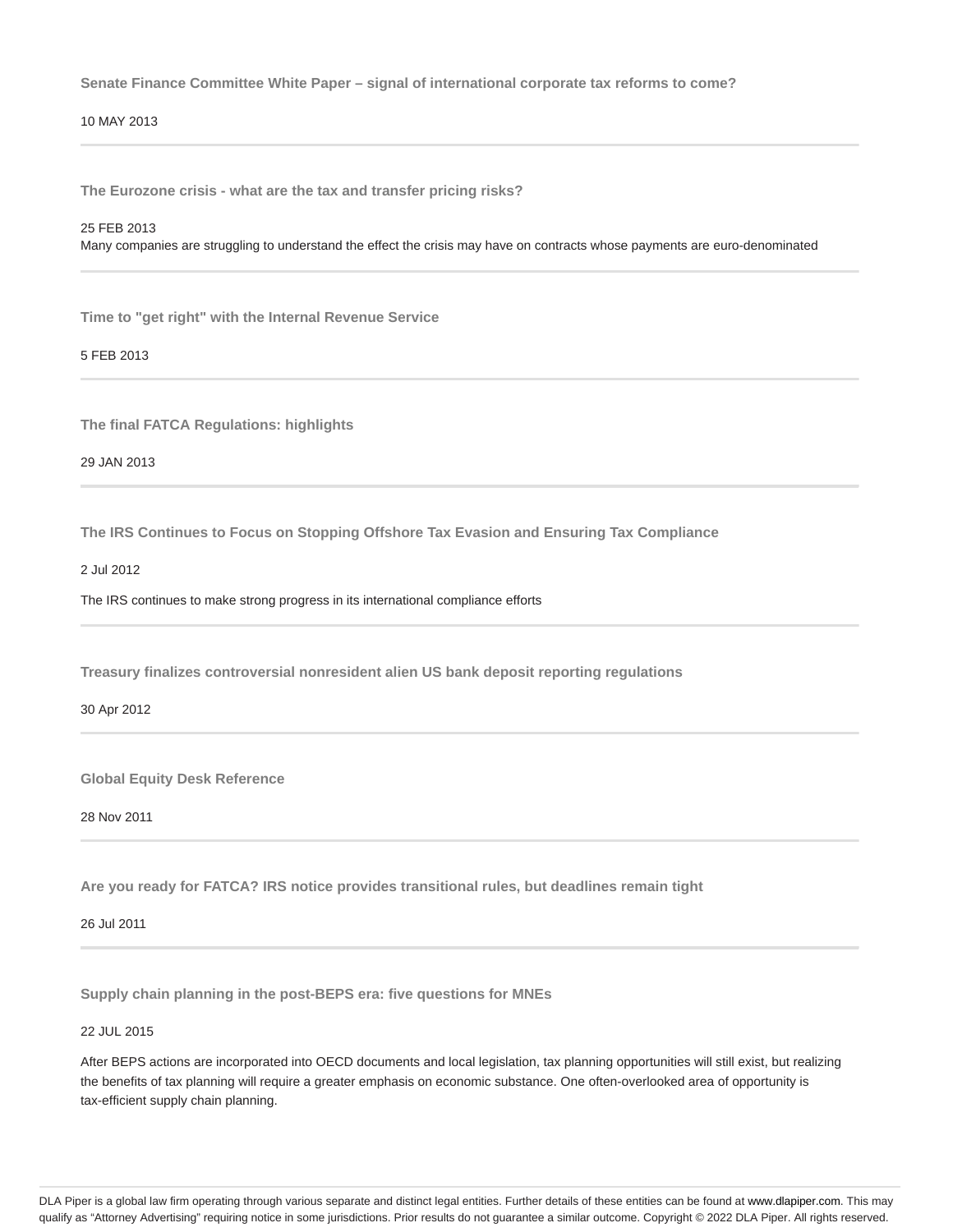**Navigating FATCA for non-US entities**

23 Jun 2011

**"Last, best chance": IRS offers new offshore voluntary disclosure program to US persons**

16 Feb 2011

**Treasury issues guidance on FBAR reporting**

2 Mar 2010

**Foreign financial institutions note: FATCA bill will include new IRS reporting requirements**

7 Dec 2009

**Global focus on tax enforcement initiatives**

30 Nov 2009

**Lending activity by offshore foreign corporation gives rise to effectively connected income according to Internal Revenue Service Memorandum**

23 Sep 2009

**Treasury extends FBAR reporting deadline for certain persons**

10 Aug 2009

**Tax man cometh — and is looking for your overseas accounts**

22 Jun 2009

**Voluntary disclosure program for offshore accounts provides opportunity for US taxpayers**

21 May 2009

**Administration unveils foreign tax reform proposals**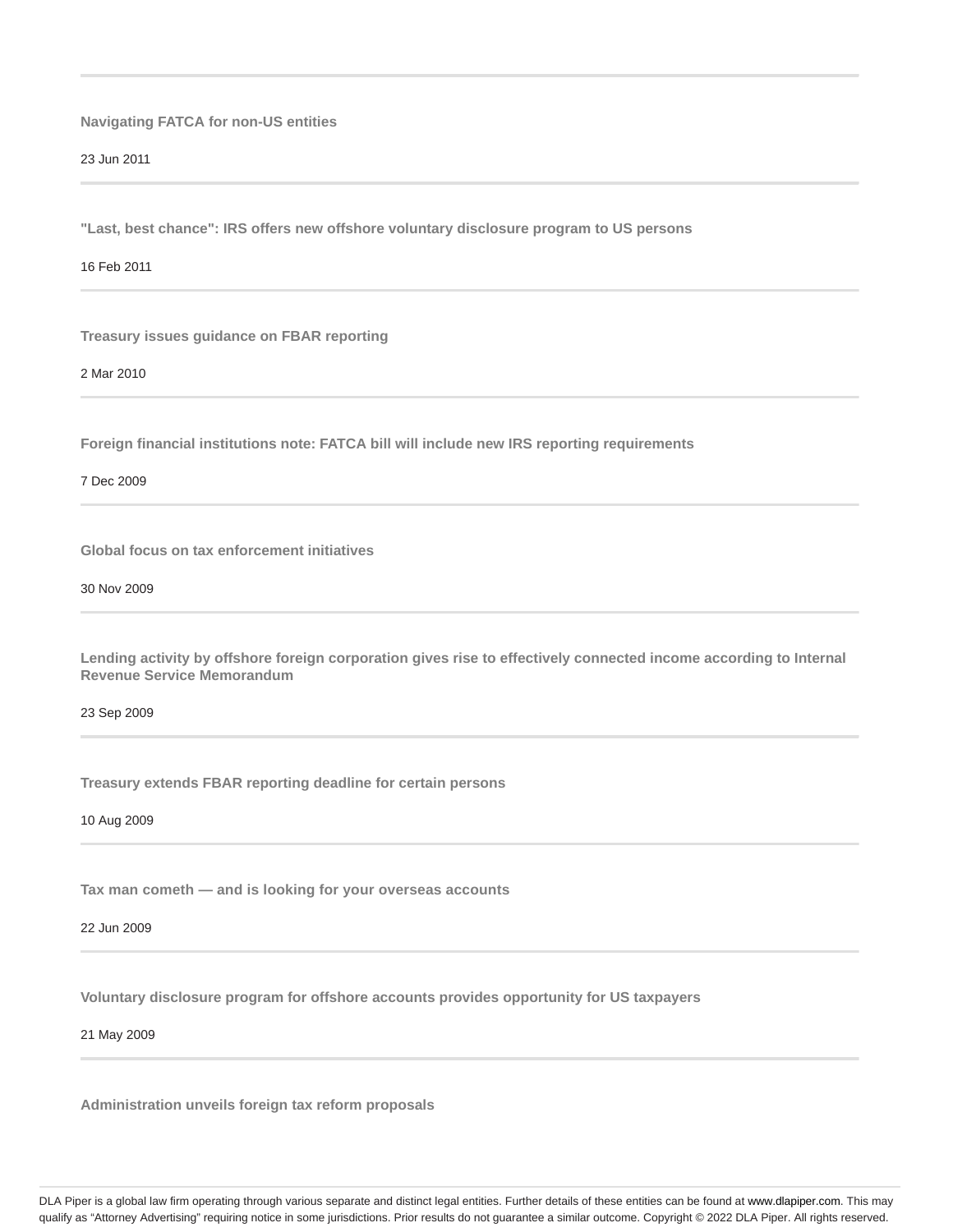**IRS issues new voluntary disclosure guidance for unreported offshore accounts and entities**

15 Apr 2009

### **Events**

### Previous

**English-language webinar series: DLA Piper – Transfer Pricing Insights Germany**

29 June 2022 English-language webinar series: DLA Piper – Transfer Pricing Insights Germany Webinar

**Liquidation, acquisition and restructuring of China operations (Session 7)**

June 22, 2022 | 12:00 - 1:00 pm ET **Webinar** 

**Key considerations in OECD Pillar Two global minimum tax model rules**

5 May 2022 Webinar

**Key considerations in OECD Pillar Two global minimum tax model rules**

5 May 2022 Webinar

**Latin America tax webinar XVI: Focus on US international tax and other global legislation impacting the region**

26 April 2022 | 12:00 - 2:00 pm EST **Webinar** 

**Advanced tax strategies in structuring private equity and real estate investment funds**

24 March 2022 **Webinar**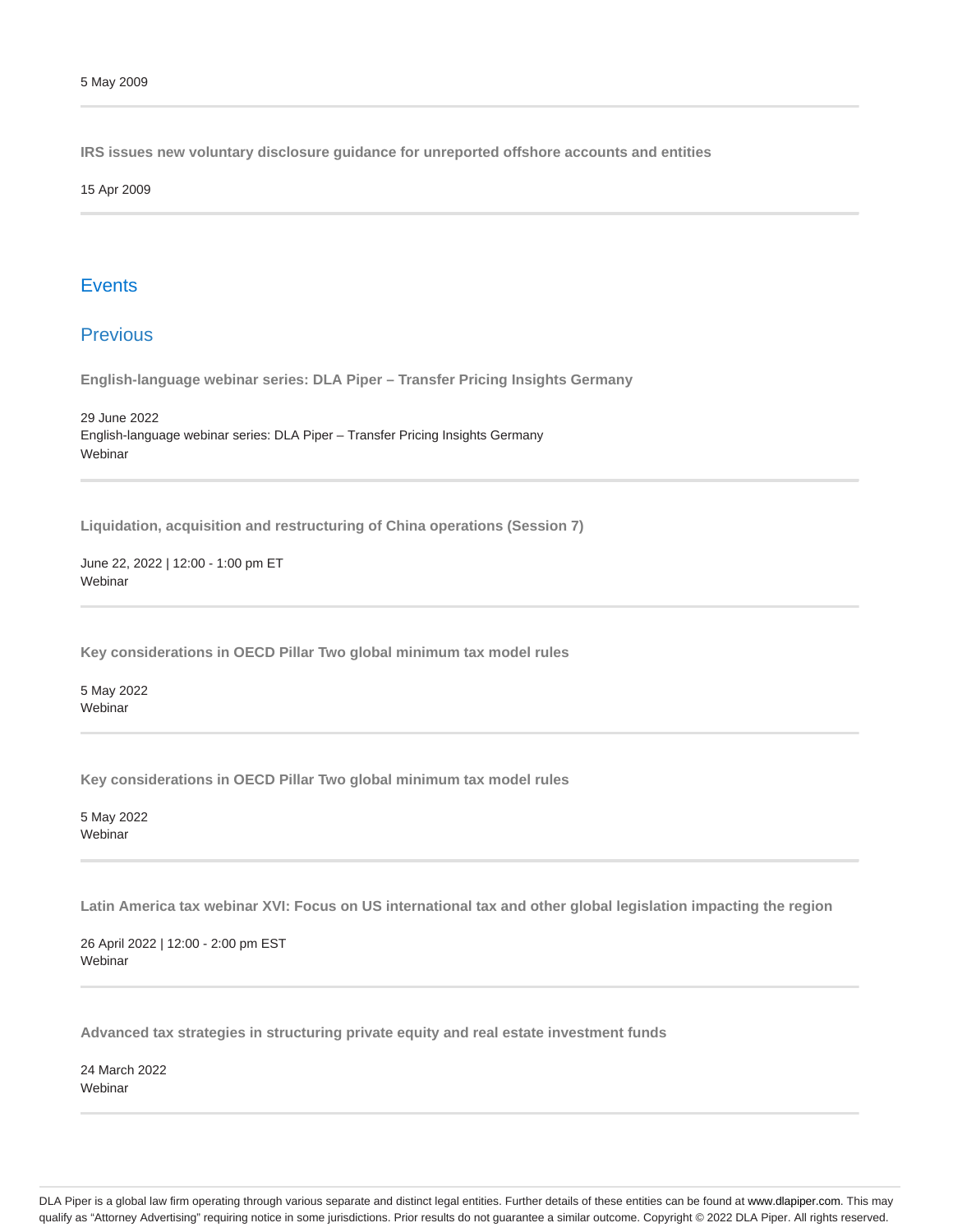23 March 2022 **Webinar** 

**English-language webinar series: DLA Piper – Transfer Pricing Insights Germany**

17 March 2022 English-language webinar series: DLA Piper – Transfer Pricing Insights Germany **Webinar** 

**Considerations for China Inbound IP-related Transactions**

3 March 2022 | 12:00 pm EST Webinar

**Annual compliance requirements and cash repatriation considerations**

9 December 2021 | 12:00 - 1:00 ET Incorporating and operating subsidiaries in China: Corporate and tax issues in China inbound investment Webinar

**TEI New York Chapters 58th Annual Tax Symposium - Federal Tax Session**

6 December 2021 | 10:00 am - 12:00 pm EST Webinar

**Tax treatment of software development and sale: Perspectives from the US, Australia and NZ**

28 October 2021 Webinar

**DLA Piper's XV Latin American tax webinar**

26 October 2021 | 12:00 - 2:00 EST **Webinar** 

**An update for US companies on the OECD global tax deal**

21 October 2021 | 12:00 - 1:00 ET **Webinar** 

**Cash repatriation: What are your options?**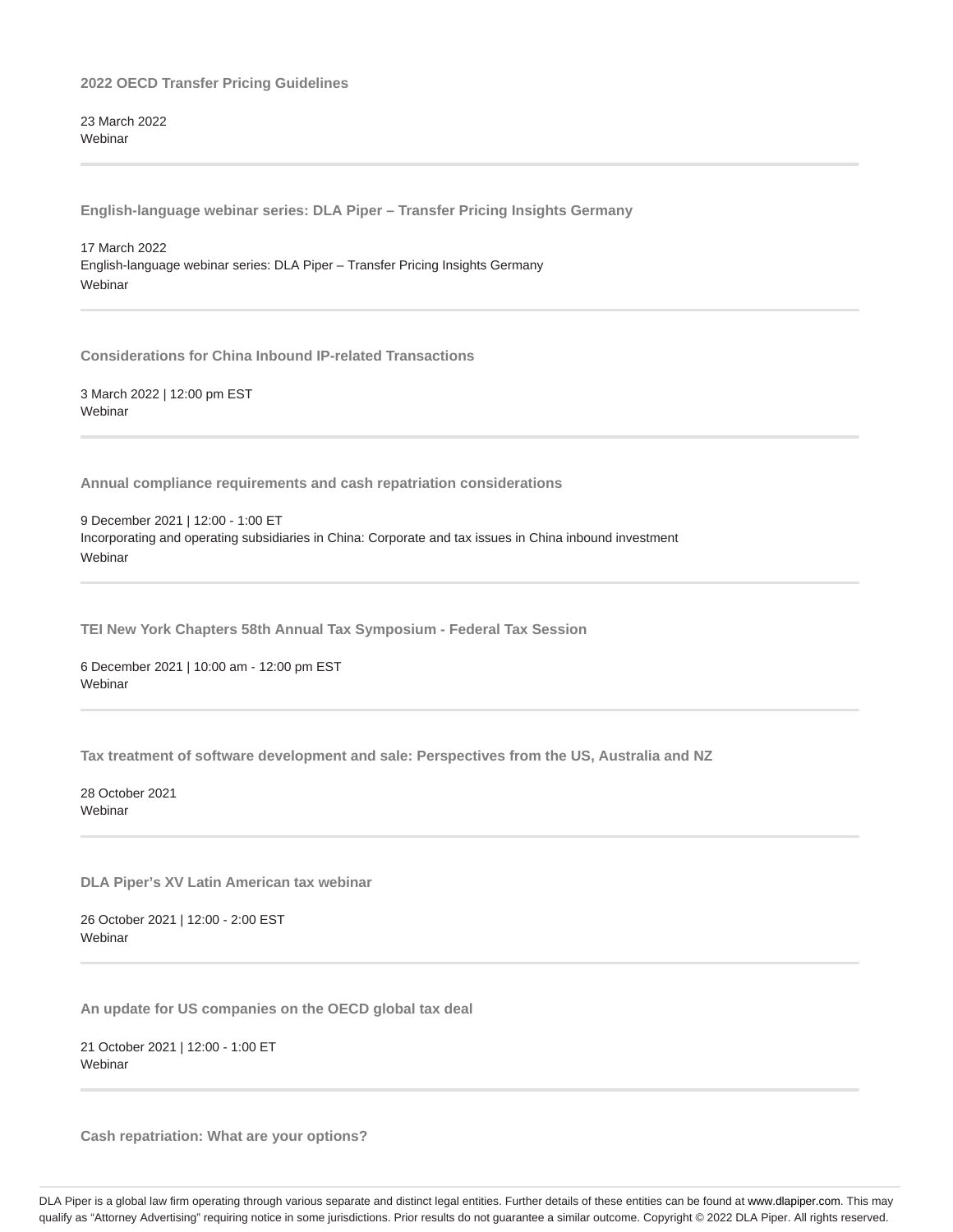29 September 2021 Webinar

**Transfer pricing and intercompany transactions in China**

29 September 2021 | 12:00 EST

Incorporating and operating subsidiaries in China: Corporate and tax issues in China inbound investment Webinar

**English-language webinar series: DLA Piper – Transfer Pricing Insights Germany**

22 September 2021 English-language webinar series: DLA Piper – Transfer Pricing Insights Germany **Webinar** 

**The Impact of Biden's Tax Proposals**

21 September 2021 Dublin 2

**Embracing Digital Evolution**

15 September 2021 **Webinar** 

**IPEM 2021**

8-9 September 2021 IPEM 2022 Paris

**Luxembourg: your go-to platform for Iberoamerican investments**

30 June 2021 Webinar

**EU tax updates and what they mean for US companies**

30 June 2021 | 12:00 - 1:00 ET Webinar

**English-language webinar series: DLA Piper – Transfer Pricing Insights Germany**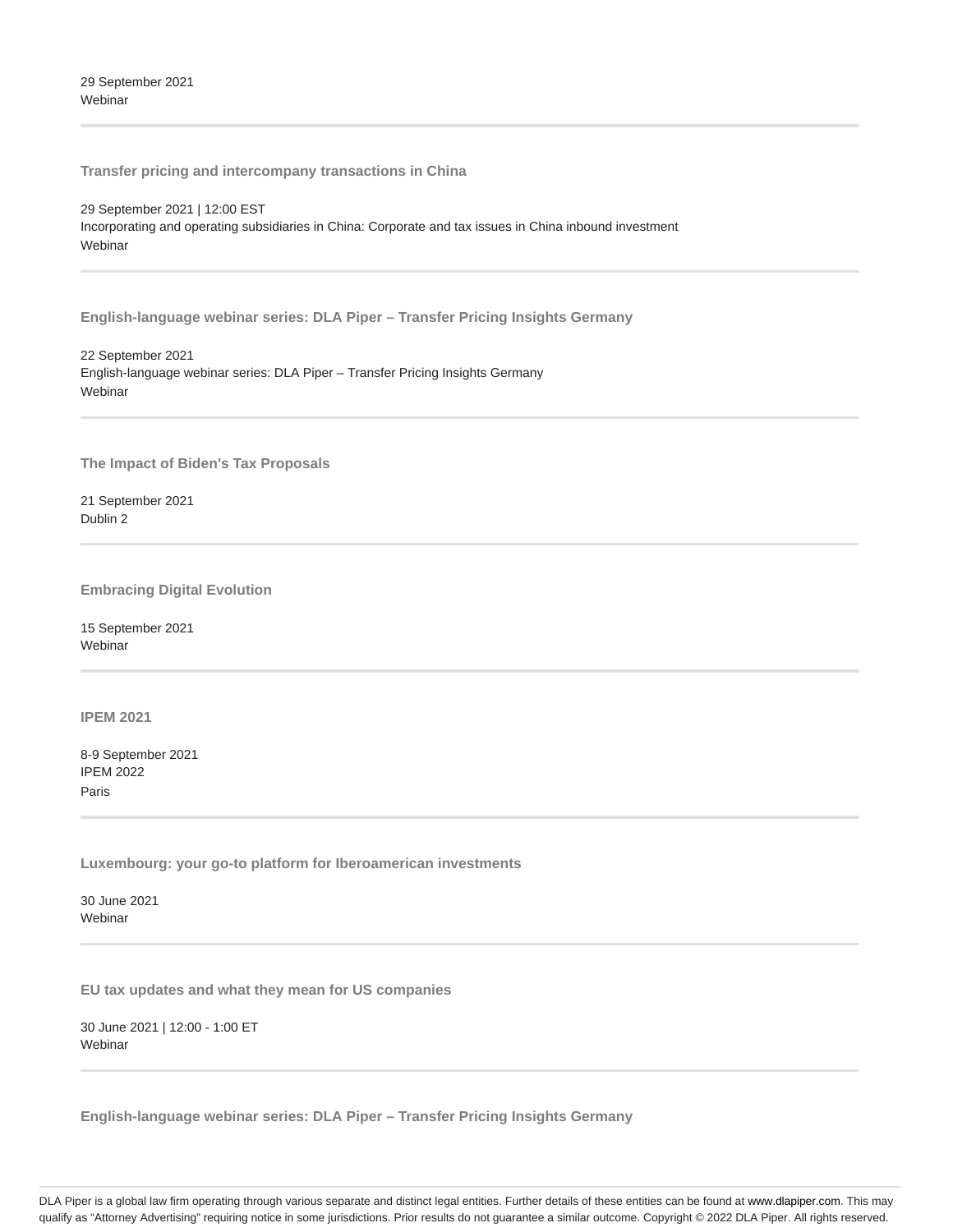17 June 2021 English-language webinar series: DLA Piper – Transfer Pricing Insights Germany **Webinar** 

**China – foreign exchange control and funding considerations**

2 June 2021 | 12:00 - 1:00 EST Incorporating and operating subsidiaries in China: Corporate and tax issues in China inbound investment Webinar

**EU, Canada and US indirect tax overview and update**

11 May 2021 | 1:00 - 2:00 ET **Webinar** 

**Latin America tax webinar – XIV**

11 May 2021 **Webinar** 

**Carried interest – everything you always wanted to know and didn't ask**

7 May 2021 Luxembourg

**Entity set-up and choice of holding company**

21 April 2021 | 12:00 - 1:00 ET Incorporating and operating subsidiaries in China: Corporate and tax issues in China inbound investment Webinar

**Overview of foreign investment into China and taxation**

24 March 2021 | 2:00 - 3:00 ET Incorporating and operating subsidiaries in China: Corporate and tax issues in China inbound investment Webinar

**English-language webinar series: DLA Piper – Transfer Pricing Insights Germany**

18 March 2021 English-language webinar series: DLA Piper – Transfer Pricing Insights Germany Webinar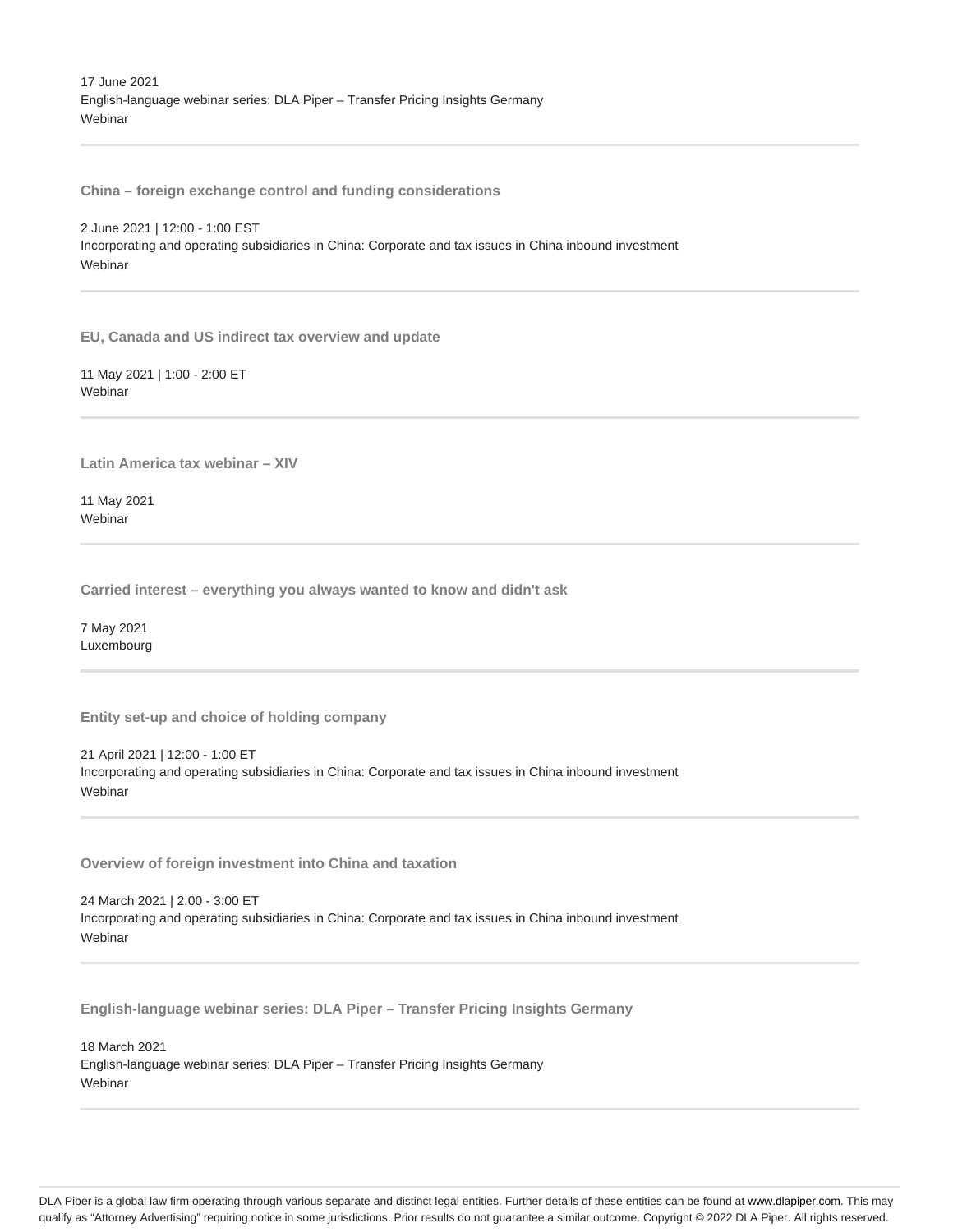**Part 3: The 2020 general election results – implications of tax and economic policy for business**

12 January 2021 | 2:00 - 3:00 ET Webinar

**Closing FY2020: Latin America's tax scenario in the wake of the pandemic**

10 December 2020 | 11:00 - 12:30 CST Webinar

**VAT: Sales of goods to and from the UK post-Brexit**

9 December 2020 | 12:00 - 1:00 ET **Webinar** 

**2020 general election results: Implications for tax and economic policy for business**

2 December 2020 2020 general election results: Implications for tax and economic policy for business **Webinar** 

**Round table on transactions, taxes and trust and estate planning**

19 November 2020 | 12:30 EST Webinar

**2020 general election results: Implications for tax and economic policy for business**

5 November 2020 | 3:00 - 4:00 ET 2020 general election results: Implications for tax and economic policy for business Webinar

**Doing Business Globally: Singapore**

4 November 2020 Webinar

**Challenging choices for businesses: Restructure, downsize or liquidate**

14 October 2020 **Webinar** 

**Policy expectations and risk management considerations**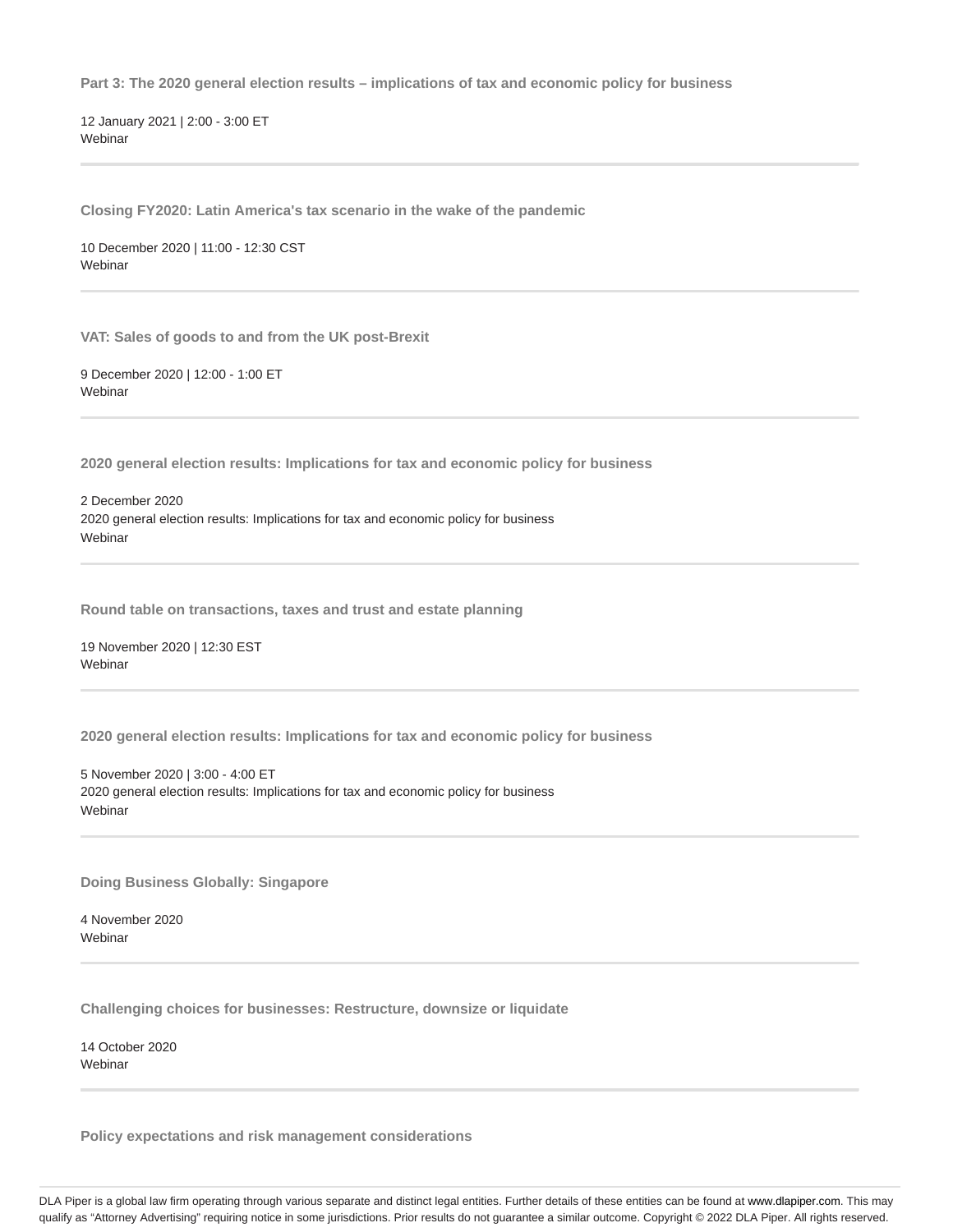13 October 2020 | 2:00 - 3:00 ET Webinar

**Doing Business in Europe**

24 September 2020 **Webinar** 

**Doing Business Globally: Spotlight Hong Kong**

22 September 2020 **Webinar** 

**Payroll taxes during COVID-19: Federal tax credits and deferrals and state and local tax matters**

17 September 2020 | 12:00 - 1:00 ET Webinar

**Beyond the pandemic: Managing the new global office footprint**

27 August 2020 | 12:00 - 1:00 ET Webinar

**Doing Business Globally: Italy**

7 July 2020 Webinar

### **NEWS**

**DLA Piper lawyers and practices ranked in latest edition of The Legal 500**

15 June 2022 DLA Piper announced today that the firm received 52 firm rankings and 273 lawyers were featured in The Legal 500 United States 2022 guide.

**DLA Piper adds tax partner Aalok Virmani to its Chicago office**

### 31 May 2022

DLA Piper is expanding its Chicago office with the arrival of Aalok Virmani as partner in the firm's Finance practice. As a tax lawyer, Virmani will also support the growing demand for the firm's Investment Management practice.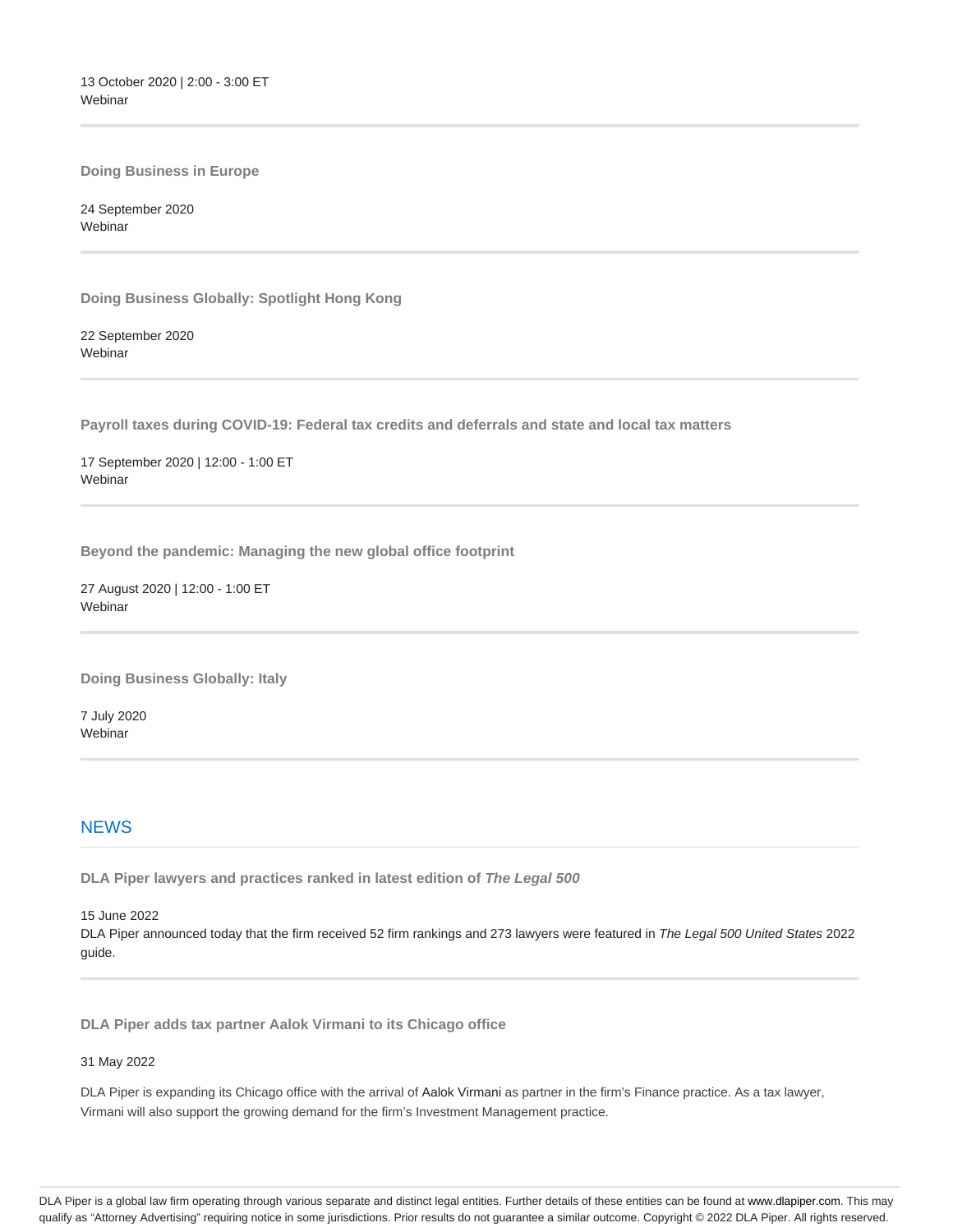**DLA Piper advises Fyllo on the acquisition of Semasio**

#### 19 April 2022

DLA Piper has advised Fyllo, a compliance-first platform providing data-driven marketing and regulatory solutions for high-growth industries, on the signing of a Stock Purchase Agreement with Semasio, a pioneer in unified targeting for digital marketing.

**DLA Piper announces new office and regional leadership**

#### 19 January 2022

DLA Piper is pleased to announce changes to its office leadership in Atlanta, Boston, New York, Northern Virginia, Philadelphia, San Francisco, San Juan, Seattle and Short Hills, as well as a change to its regional leadership in Northern California.

**Top-tier six-partner group joins DLA Piper's Mexico City office across multiple practices**

#### 18 January 2022

DLA Piper today announced the addition of six new partners in its Mexico City office, reinforcing the firm's strength in a key region, as well as its focus on growth. Álvaro E. Garza-Galván, Mauricio Valdespino, Roberto Ríos Artigas, Antonio Cárdenas, Daniel González Estrada and Guillermo Aguayo have joined the firm's Corporate, Finance, Litigation and Tax practices.

**Amory Heine joins DLA Piper Chile's Tax practice**

#### 3 November 2021

DLA Piper announced today that Amory Heine has joined DLA Piper Chile's Tax practice as a partner in Santiago

**DLA Piper lawyers, practices and sectors ranked in latest edition of The Legal 500 Latin America**

#### 25 October 2021

DLA Piper today announced that the firm received 46 individual lawyer rankings and 68 firm rankings in The Legal 500 Latin America 2022 guide.

**Stephen O'Neil joins DLA Piper as chief strategy officer**

21 September 2021

DLA Piper is pleased to announce that Stephen O'Neil has joined the firm's leadership team as its first chief strategy officer.

**DLA Piper advises Whitehelm on sale to Patrizia**

#### 16 September 2021

Global law firm DLA Piper has advised Whitehelm Capital (Whitehelm) on its sale to PATRIZIA AG, a leading partner for global real assets. The initial purchase price of EUR67 million will be paid in a combination of cash and PATRIZIA shares.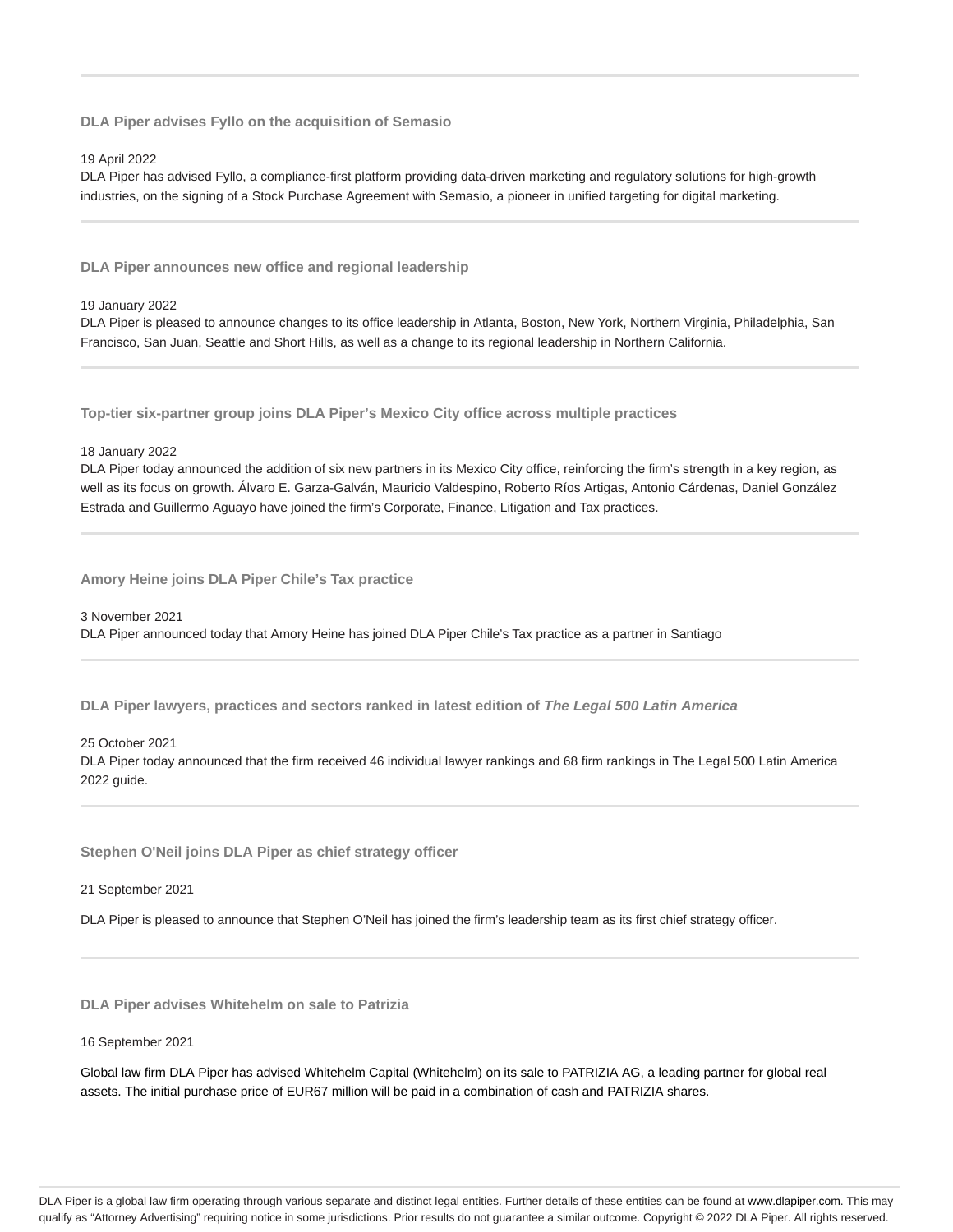**DLA Piper advises Macquarie Asset Management in establishment of a road infrastructure investment fund with Odinsa**

#### 7 September 2021

DLA Piper Martinez Beltran represented Macquarie Asset Management in the establishment of a strategic alliance between Macquarie Infrastructure Partners V, an infrastructure fund managed by Macquarie Asset Management, and Odinsa, the road and airport concession subsidiary of Grupo Argos, for the creation of an investment platform that will manage Odinsa's current road assets in Colombia with a consolidated valuation of US\$1.15 billion.

**Shiukay Hung joins DLA Piper's Finance practice in New York**

7 September 2021 DLA Piper announced today that Shiukay Hung has joined the firm as a partner in the Finance practice, based in New York.

**DLA Piper lawyers and practices ranked in Chambers Latin America 2022**

#### 30 August 2021

DLA Piper today announced that the firm received 38 individual lawyer rankings and 15 firm rankings in the Chambers Latin America 2022 guide.

**DLA Piper lawyers and practices ranked in latest edition of The Legal 500**

#### 17 June 2021

DLA Piper announced today that the firm received 42 individual lawyer rankings and 49 firm rankings in The Legal 500 United States 2021 guide.

**DLA Piper promotes Investment Funds lawyer in Luxembourg to global partnership**

### 28 April 2021

DLA Piper is pleased to announce that Luxembourg-based Investment Funds lawyer Caroline Pimpaud has been promoted to partner, as part of the firm's annual promotion round, effective 1 May 2021.

**Masatake Kuramoto joins DLA Piper as principal economist in New York**

#### 9 April 2021

DLA Piper announced today that Masa Kuramoto has joined the firm as a principal economist based in New York.

**DLA Piper advises Manulife on its acquisition of 39 Martin Place**

#### 29 January 2021

DLA Piper has advised international financial services group Manulife Financial Corporation on its 50/50 joint venture with Investa